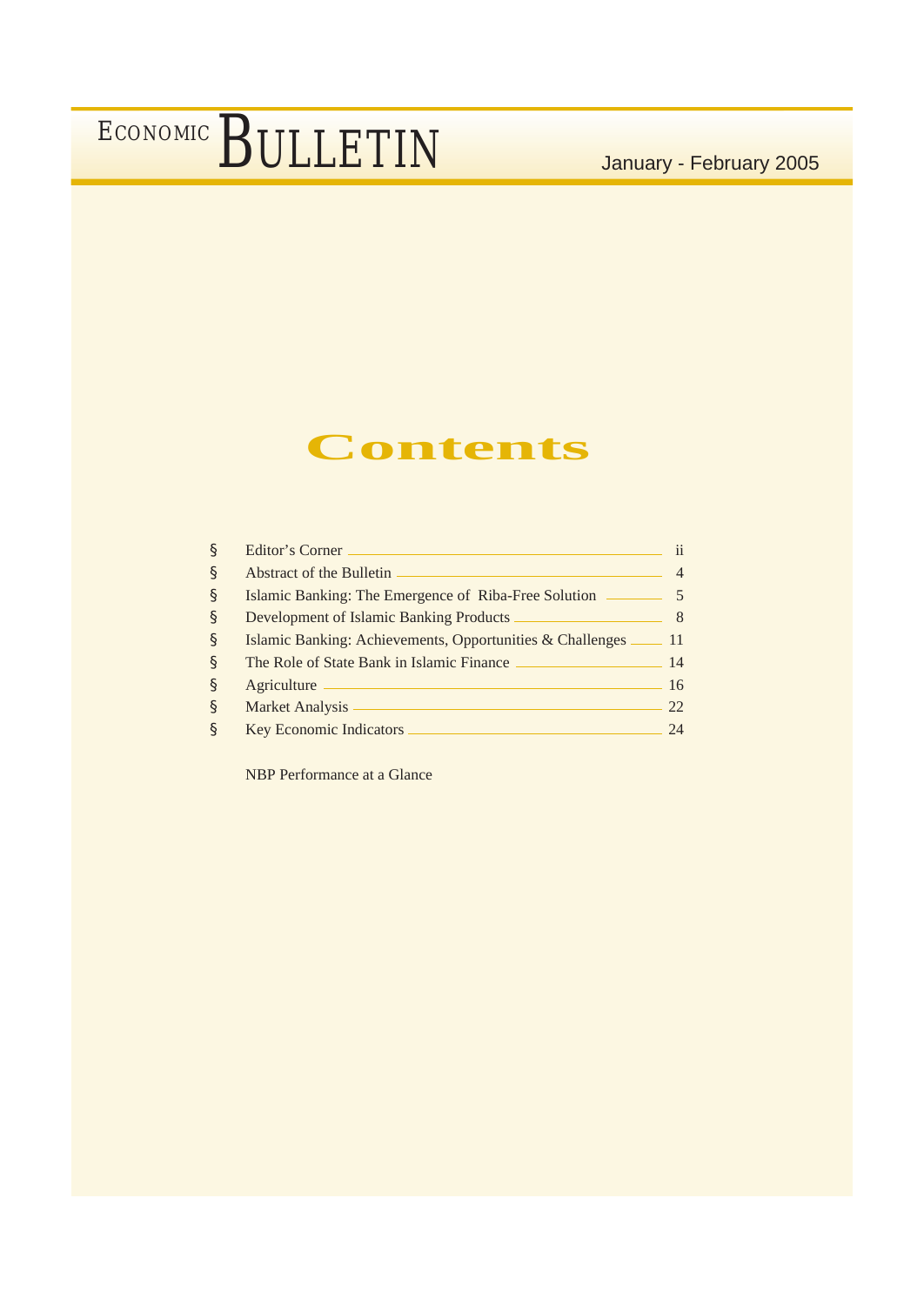### **Editor's Corner**

#### Dear Readers,

Recent years have seen Islamic banks spreading out not only in the muslim countries but in Europe and the US. This has been accompanied by product development, Shariah harmonisation, the emergence of a distinct Islamic capital market, where investment and financing activities are structured in accordance with Shariah principles. Shariah prohibits the trading of short-term debt instruments at other than face value. Islamic financial institutions have limited investment opportunities available for their current assets. Sukuk, an innovative Shariah compliant capital market product, provides an opportunity for those who want to invest according to Islamic principles.

It is one of the most significant mechanisms for raising finance in the international capital markets in ways which are Shariah compliant. Its market has expanded from regional Islamic investors to international institutional investors and is a sign of the growth of the global Islamic financial service industry in recent years. Multinational corporations, sovereign bodies, state corporations and financial institutions are beginning to use international Sukuk issuance as an alternative to syndicated financing.

To be Shariah compliant, Sukuks must be asset linked, they are for example, often backed by pools of ijara (leasing) contracts. Furthermore, backing by real assets ensures that a Sukuk is tradable in a Shariah compliant secondary market. This is because if a Sukuk were linked to pure receivables (arising for example under a murabaha sale) it may encounter the Shariah prohibitions on debt trading.

The Sukuk market has been a primary area of growth in both short- and medium-term placement of funds. This development has been fuelled not only by the desire of institutions to raise funds in a Shariah compliant manner, but also by investor demand for such products. For example, last year in order to attract Middle Eastern investors, the German Federal State of Saxony –– Anhalt with no Islamic constitutional links, issued Shariah complaint Sukuk certificates; further evidence of the rapid move of Islamic finance towards the mainstream.

The attractiveness of Sukuk bonds can be gauged from some recent transactions. The US\$700 million Qatari sovereign issue attracted 72% investors from Middle East and 28% from outside the region. The Bahrain Monetary Agency Sukuk attracted 22% investors from Europe, 12% from Asia and 66% from the Middle East. Of the Euro 100 million issue for the German State of Saxony ––Anhalt, over 70% of the issue was sold in Europe to non-Islamic investors.

In January 2005, Pakistan made its debut in the international market. The first sovereign Islamic Sukuk issue offered a return of 220 basis points above the 6-month LIBOR, and had a five-year maturity period. Against the total subscription of \$ 1.2 billion, which these Sukuk bonds attracted, the government accepted \$ 600 million. The Eurobond floated earlier in February 2004, was priced at 375 points above LIBOR.

Once again the attraction by region and by type of investor can be seen in the profile of investors. The regional distribution was: investors from Saudi Arabia, the Gulf and the Middle East purchased 47% of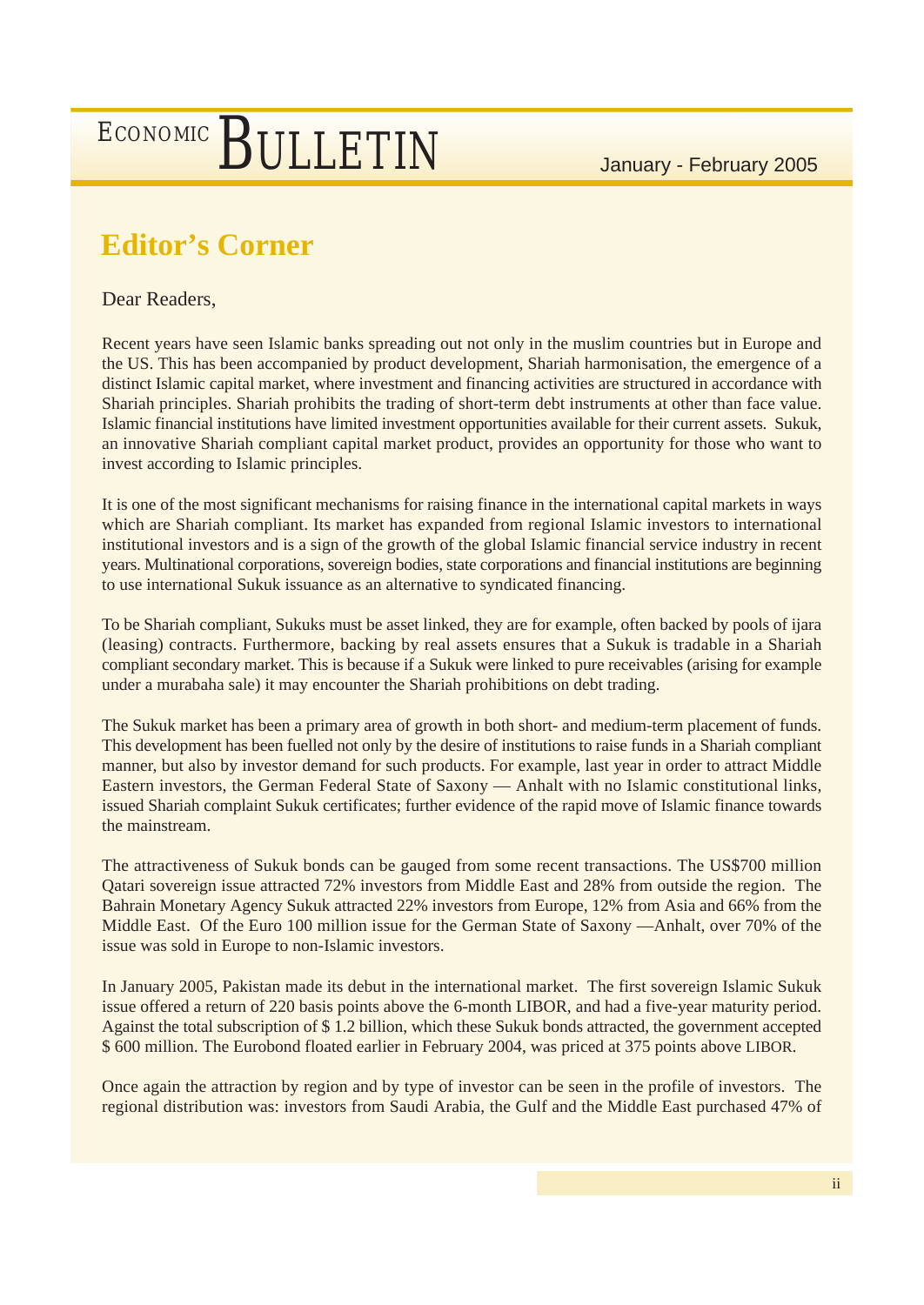the bonds; Asia investors picked up 31%; and the investors from Europe were able to buy 22% of the amount needed. The organisational profile of investors shows that State and government backed entities and businesses turned out to be the biggest investors with 24.5% purchases. Asset managers picked up 23.4%, Islamic banks 20.3%, other banks for trusts 18.3%, private banks 10.7%, corporates 2.0% and insurance companies 0.8%.

There is massive growth potential, as consumers and investors hunt for attractive alternatives to the conventional products typically on offer. Although still in its infancy, the market is developing at significant pace and most likely 2005 will show an annual volume of the Sukuk market exceeding for the first time US\$10 billion benchmark and would expand further in the years to come.

Presently only a small proportion of Sukuks are traded, with most investors taking a buy to hold approach. As more Sukuks are issued, investors are likely to begin trading Sukuks to generate greater returns on capital invested and to create liquidity.

Ayesha Mahm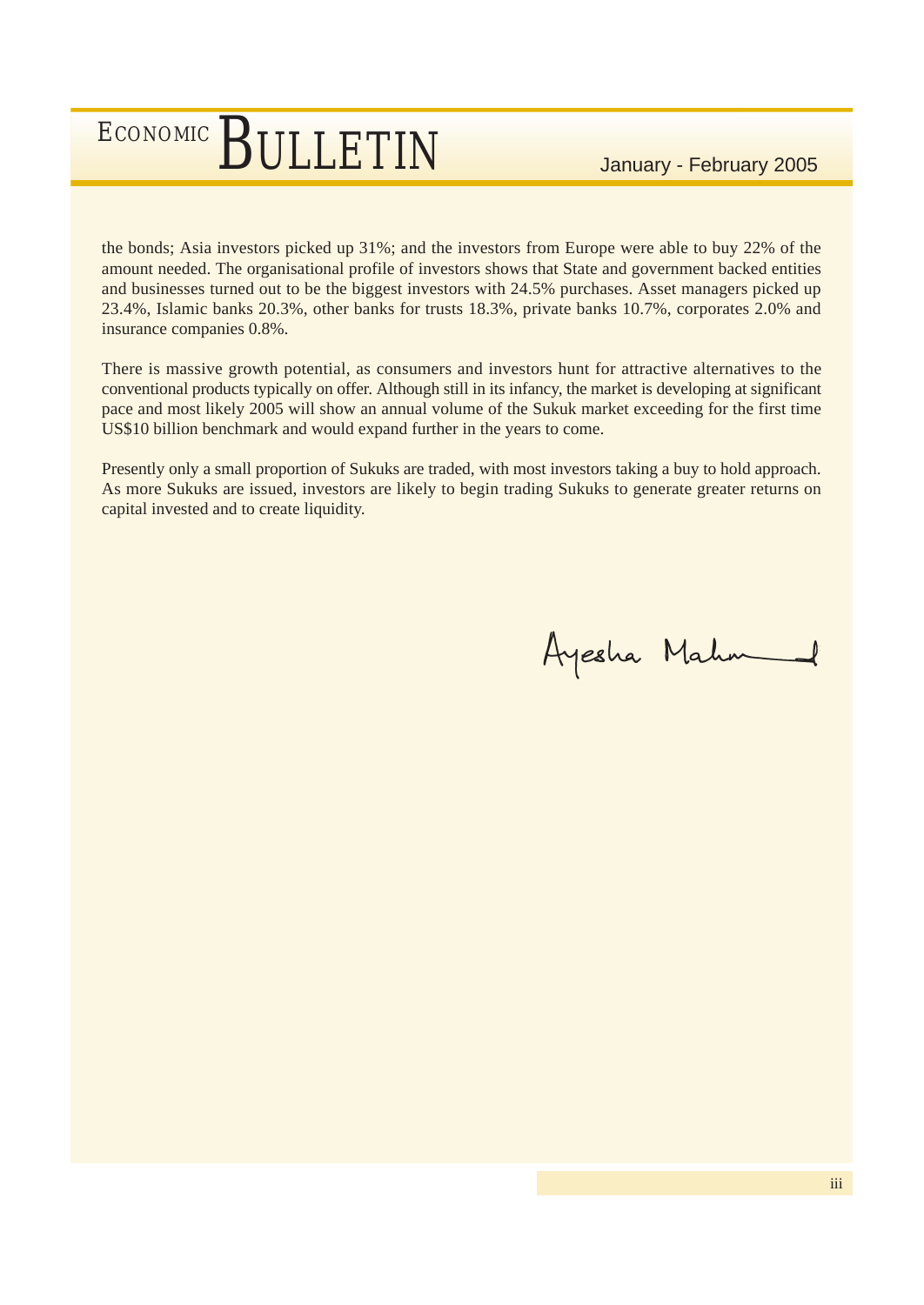### **Abstract of the Bulletin**

**Islamic Banking: The Emergence of Riba Free Solution**

- § Recent years have witnessed an increasing focus on Islamic finance worldwide.
- § Islamic finance provides a range of Shariahcompliant products.
- § Today there are more than 150 Islamic banking institutions not only in the muslim countries but they also operate in non-muslim countries.
- § Islamic banks are actively involved in financing the growing needs of their customers.
- § Islamic banks will need to focus on product development.

#### **Development of Islamic Banking Products**

- § International financial institutions offer a wide range of products as well as wider range of asset classes; money markets and equities.
- § Products have been developed in accordance with the basic principles of Shariah. The products include among others, Mudaraba, Musharaka, Murabaha, Salam, Istisna and Ijarah.
- § Product development takes place in a number of stages; need assessment of customers, draft preparation and presentation to Shariah Board, their subsequent evaluation, review by the banking and legal experts and their submission of amended report to the Shariah Board and then their final approval.

**Islamic Banking: Achievements, Opportunities and Challenges**

- § There is a growing integration of Islamic finance into the mainstream finance industry and global economy. The Islamic institutions now offer a wide range of products designed to serve the growing market.
- § Islamic financial institutions more diverse and innovative are emerging on the scene. Most notable among them are AAOIFI, IFSB, LMC, and Lubuan Offshore Capital Market.
- § An important innovation in Islamic finance is the emergence of Sukuk – an innovative Shariah compliant way of raising additional funding.

§ Islamic finance is expected to grow, given the huge market.

**Role of the State Bank in Islamic Banking**

- § The State Bank of Pakistan is playing a proactive role to support Islamic banks to develop in the country.
- § There is a full-fledged Islamic banking department at the State Bank. A Board has been set up comprising of scholars and experts to advise the Bank on modes, procedures, laws and regulations for Islamic banking.
- § A three-pronged strategy has been adopted by the Central Bank to facilitate the development of Islamic banking institutions, so they could operate in parallel with the conventional banks.
- § State Bank has developed certification courses to develop the human resource base needed in this new area, also ensures audit once a year and on-site inspection to check for compliance.

#### **Agriculture**

- § Agricultural growth has shown a fluctuating trend in the last five years from a decline of 2.2% in FY01, to an increase of 2.6% last year.
- § While growth in agriculture has lowered food poverty in rural areas, it has not led to increase in income.
- § Rising population exerts pressure on the agricultural sector and it requires a series of measures to improve crop productivity.
- § Rice crop in the current year is expected to be higher than last year, while sugarcane production is expected to be lower. Meanwhile, cotton output would surpass the year's target and previous year's output.

#### **Market Analysis**

§ January and February 2005 mark perhaps the most bullish period in the history of the KSE. Over these two months, the KSE-100 Index gained 2043 points or 33% to close February at 8261 on buying in heavyweights in the oil, gas telecommunications and banking sectors. The upcoming privatization of major companies is the primary driver behind the market at present.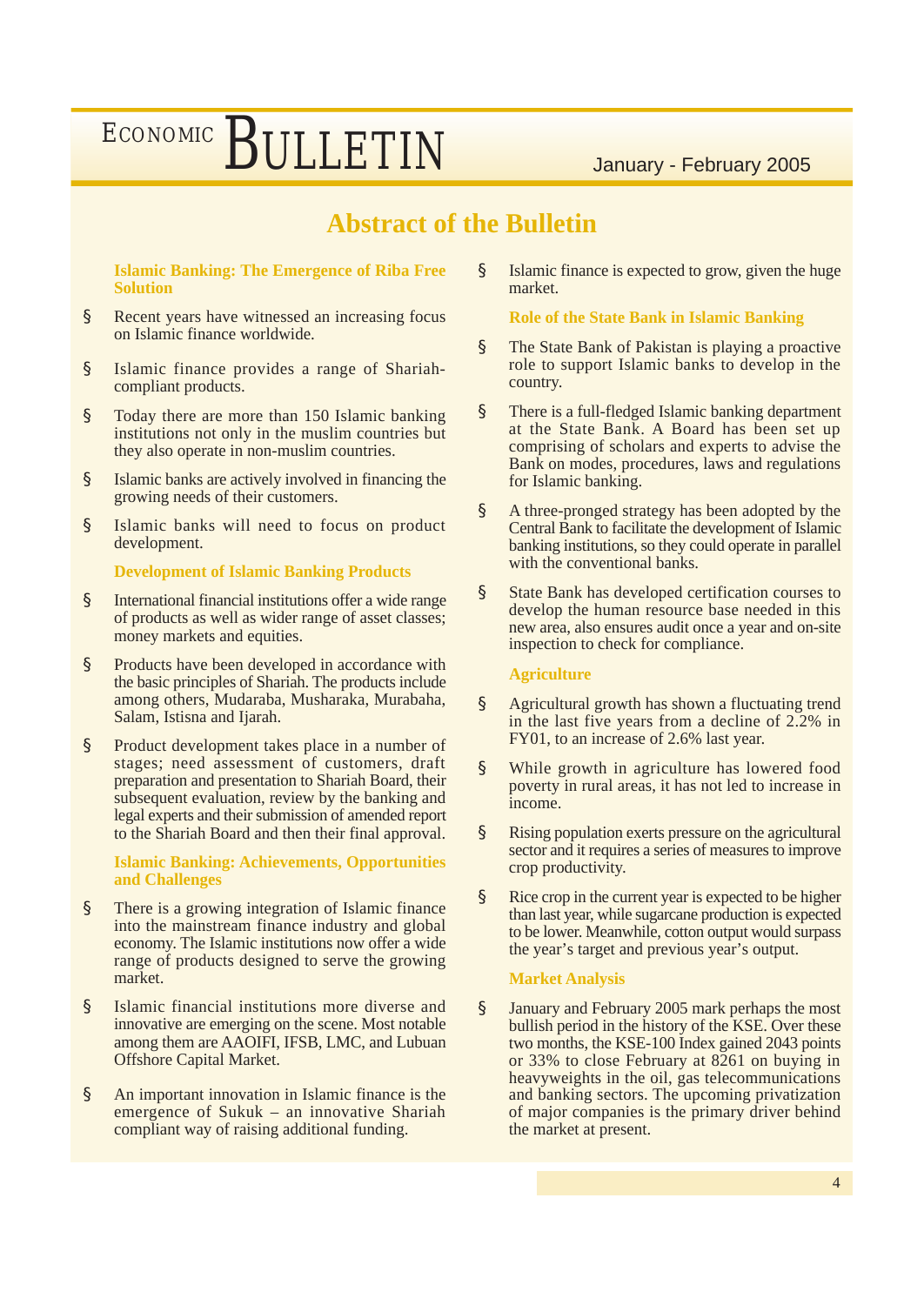#### **Islamic Banking: The Emergence of Riba-Free Solution**

Shariah is the guiding principle

Islamic banking products *Zafar Ali Khan\**

*"Those who devour Riba shall rise up before Allah like men whom Shaitan has demented by his touch; for they claim that trading is like usury. But Allah has permitted trading and forbidden usury. He that receives an admonition from his Rabb and mends his ways may keep what he has already earned; his faith is in the hand of Allah. But he that pays no heed shall be among the people of fire and shall remain in it forever."*

*(Surah Al Baqarah 275)*

Expanding scope of Islamic finance

With the expanding focus and scope of Islamic finance worldwide, there is a rapid proliferation of feasible solutions that cater to almost all financial requirements. From equity based investment financing and complex corporate structured finance, to the broad based product and service scope of consumer (retail) banking, Shariah compliant financing is proving sound in both theory and practice.

Islam is a complete religion; it provides guidance for each and every aspect of human life. Economics is one of the most important aspects, as every human being needs involvement in some kind of economic activity for survival. Islam has provided a complete economic model for a establishing a healthy society. A very important pillar of this model is the prohibition of Interest or Riba, which is made clear by the following Qur'anic verse in which Allah (SWT) says:

*"O, believers, fear Allah, and give up what is still due to you from interest (Riba), if you are true believers. If you do not do so, then take notice of war from Allah and His Messenger. But, if you repent, you can have your principal. Neither should you commit injustice nor should you be subjected to it." (Al Baqra 278-279)*

Over the past few decades the Muslims across the globe are seeking means to ensure that their

financial and economic dealings are in accordance with the principles of Shariah. Today, we are witnessing the rapid growth in Islamic Banking worldwide. Islamic Banks are now operating in over 75 countries across the world.

The guiding principles for an Islamic bank and the Islamic financial system in general is a set of rules and laws, collectively referred to as Shariah. This governs the economic, social, political and cultural aspects of Islamic societies. Shariah originates from the teachings of the Quran and its explanations rendered by Prophet Muhammad (SAW), more commonly known as Sunnah.

The Shariah prohibits interest or usury, gambling and gharar (undue risk taking), involvement in trading in such goods and services that are unlawful in themselves. It also encourages risk- and profit-sharing in the sphere of financial activities as 'the essential principle of interest-free banking is profit/loss sharing'.

As such, Islamic banking products are fundamentally and conceptually different from conventional banking products, although in order to facilitate customer ease and clarity of understanding, such products often emulate the packaging and presentation of conventional banking products. This does not mean that these products are the same as those offered by conventional banks. Islamic Banks serve the same purpose to customers and the functions of Islamic banks are and will remain essentially that of financial intermediaries. However, all banking transactions and services remain in strict conformity with the Shariah principles.

While Islamic banking may not be a totally new concept, the widespread expansion of this form of banking is certainly a fairly recent phenomena. There are more than 150 Islamic banking institutions and these institutions not

*\* Head of Marketing, Liability Products, & Housing Finance, Meezan Bank Ltd.*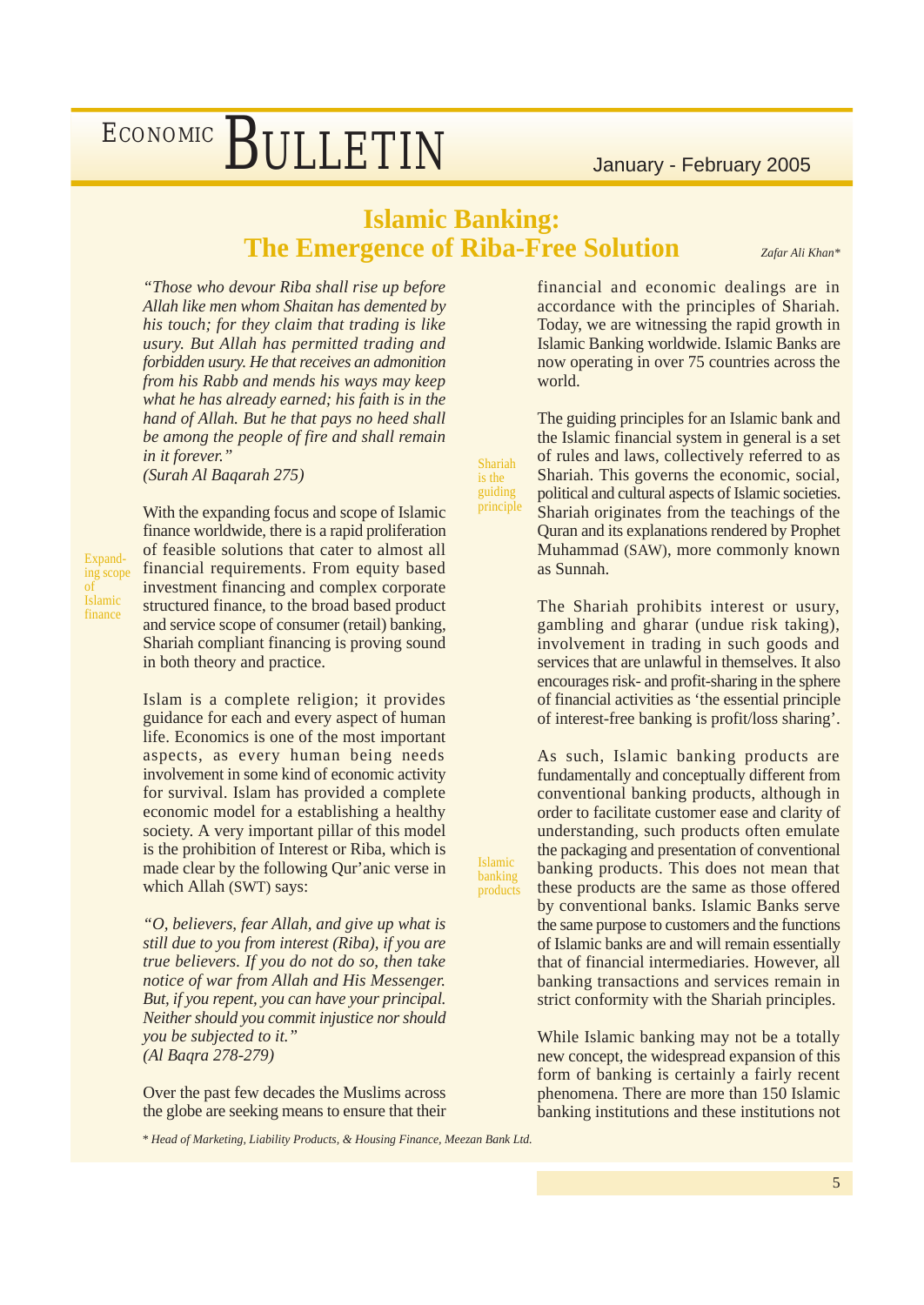only operate in Muslim countries, but have also gained footing in non-Muslim countries.

In Pakistan, the Islamic Banking movement has had a checkered history, with an initial noble intention but an ineffective execution, resulting in the dilution of the credibility of this model and the misunderstanding of its essence in the minds of the public. In 1999 ruling by the Shariah Appellate Bench of the Supreme Court, directed all the existing interest banking laws to cease. This paved the way for the State Bank of Pakistan, the government and prominent banking experts to make required initiatives to commence Islamic Banking in

Islamic banking in Pakistan

the country.

First Islamic bank is setup

subsidiaries and stand-alone branches by existing commercial banks to conduct Islamic banking in Pakistan. Finally, in the year 2002 the State Bank of Pakistan issued the first Islamic banking license to Meezan Bank Limited as the dedicated Islamic Bank in Pakistan. Since then the Islamic Banking industry is rapidly growing with the entrance of new-dedicated Islamic Banks and existing banks opening Islamic Banking branches.

The central objective of Islamic banks is to provide banking facilities and services in accordance with Islamic principles, rules and

In 2001, the State Bank of Pakistan outlined the criteria for establishment of Islamic commercial banks in private sector and

Banking facilities provided by Islamic banks

practices. This means Islamic banks provide saving facilities to depositors and extends financing to meet fund deficits. Normal deposit facilities such as savings accounts, current (checking) accounts, fixed or investment deposits are available to customers. Islamic banks are also involved in facilitating international trade for their customers (Islamic Export Refinance Schemes). Services such as letters of credit, bills for collection, letters of guarantee, buying and selling of foreign currencies, and remittance services are also available.

Islamic banks are also actively involved in financing the needs of their customers. This

means providing short, medium- and long-term funding facilities. Since the Islamic banks are prohibited from making loans with interest to their customers, all financing operations are either based on profit-loss sharing or based on fixed charges. The principles of Mudaraba and Musharaka based on profit-loss sharing concepts are used by Islamic banks in financing working capital needs and long term financing. Principles of Murabaha are used by banks to finance the purchase of raw materials and occasionally fixed assets by customers. For buying machinery and heavy equipment, the principles of Ijarah and diminishing Musharaka are employed.

Advisory services are also provided at Islamic banks in many countries. These services include project planning, property management, preparation of feasibility studies, project evaluation, trustee services and training and education in Islamic finance and economics. Unlike conventional banks, some Islamic banks are also actively involved in social activities. The services that are considered as social services include, benevolent loans, collection and distribution of Zakat funds, donation and activities that will enhance Islamic values and ways of life.

Advisory services provided

Takaful

In addition, the Insurance Ordinance of 2000 had for the first time in the history of Pakistan made provision for the business of Takaful or Islamic cooperative insurance, based on the concept of mutual assistance. However, under the Insurance Ordinance, the Takaful business may only be conducted in accordance with rules prescribed in this regard by the Securities & Exchange Commission (SECP). Despite vigorous lobbying by insurance companies as well as concerned institutions, the SECP has not as yet notified the rules for Takaful business. Islamic banks are in dire need of the availability of the Takaful alternative, as it would thus enable them to address this area as well.

All financial institutions in general and banks in particular have undergone profound changes in their business functions. As they are facing increasing challenges from other capital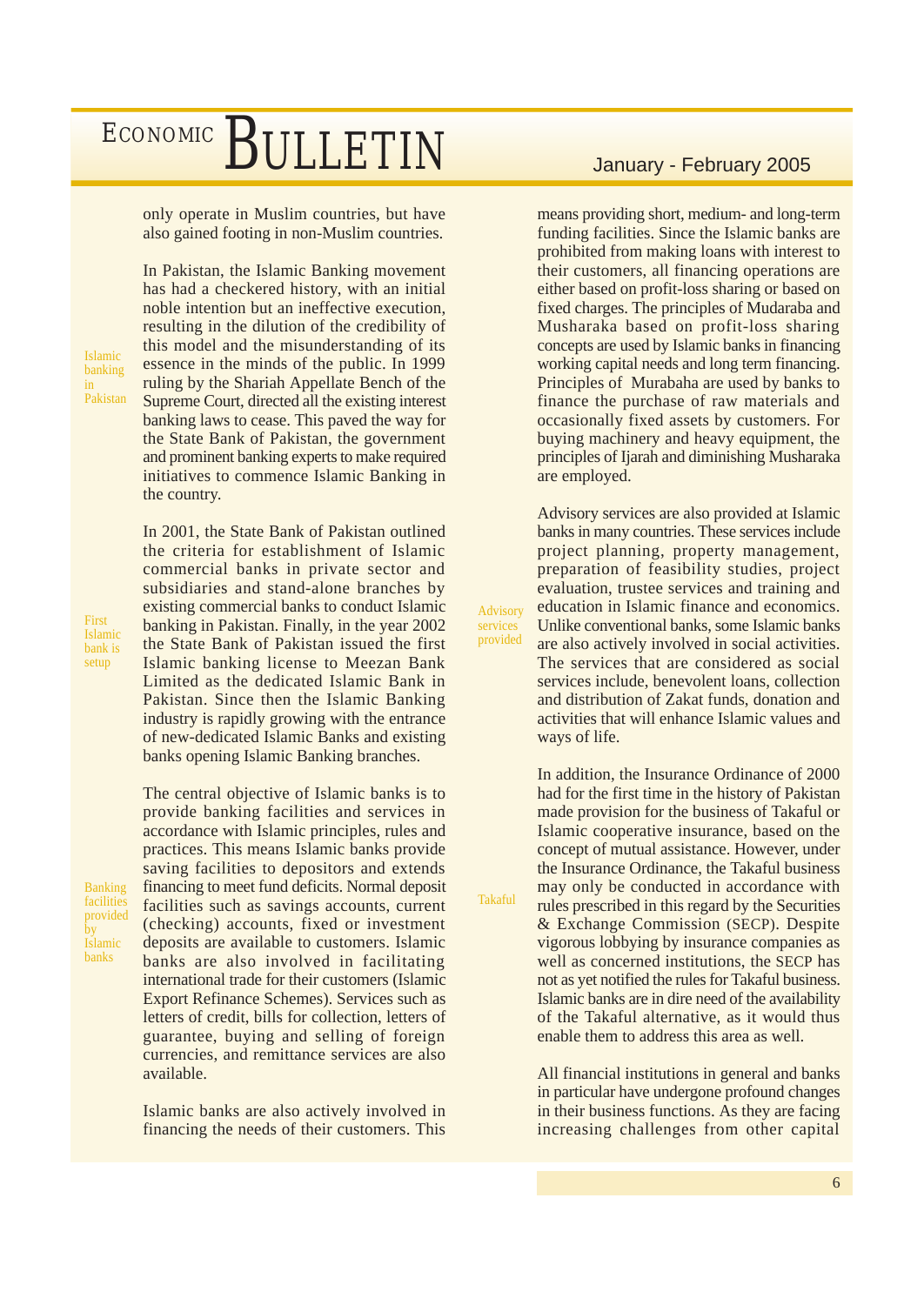markets, financial intermediaries are still growing through the avenue of continuous financial innovation. As a result, in the global financial market, although the role of financial intermediation as an institution is declining, its functional importance is on the rise in several modern economies.

Product develop ment need to be focused upon

Product development is an important area in which Islamic banks will need to focus its resources. The industry started mainly with basic Murabaha transactions and since then has acquired some experience, investor as well as customer confidence and trained human resources. The way that lies ahead is to lead the industry towards a concentrated approach to developing new and unique products and improve the existing ones in terms of reduced costs and efficiency in delivery. This will, in

turn, ensure penetration and consolidation in new and existing markets respectively, and enhanced profitability.

Islamic Banks are truly leading the way forward in establishing a real, stable, and dynamic Islamic Banking system. This has become possible due to the guidance of its highly qualified and globally renowned scholars, who as a whole bring together a rich knowledge base of Islamic Fiqh accumulated over the past 1400 years. Furthermore, with the able support of the State Bank of Pakistan's Islamic Banking Department, all the products offered by the bank are very thoroughly scrutinized by these Shariah specialists in Islamic finance, hence approval of these products is not based on unqualified individual opinion or views, but on very sound assessment and jurisprudence.

Islamic banks leading the way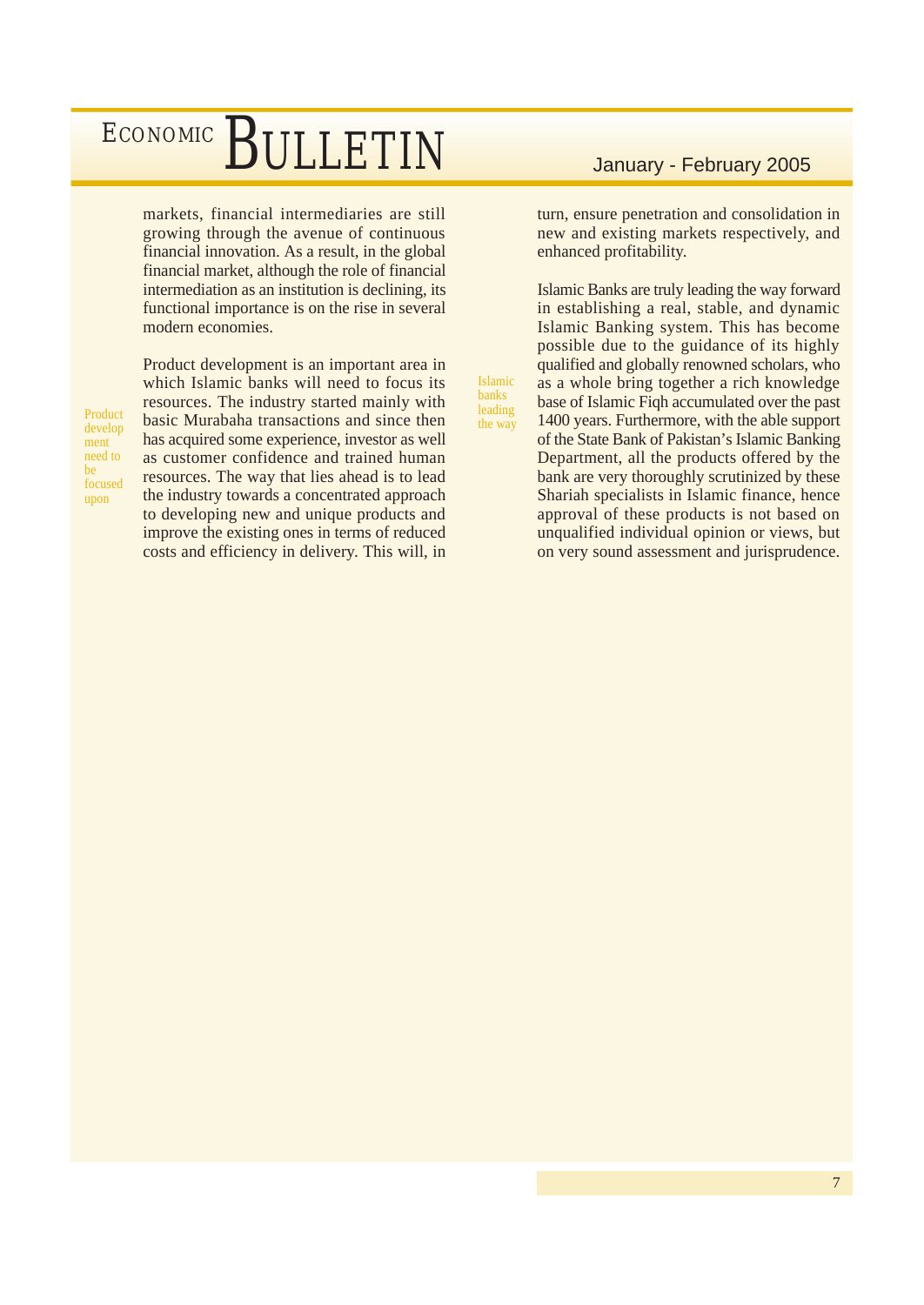#### **Development of Islamic Banking Products**

*Hasan Effendi\**

The journey of Islamic Banking commenced in the late 1950s. Since then it has come a long way, when it used to be considered peculiar. Keeping in view the current scenario one can assess that Islamic Banking has gained impetus and is now growing at a rapid pace.

The growth of Islamic Financial Institutions (IFIs) across the globe, particularly in the Arab world, and in the West can be gauged by the rapid development of IFIs in the past 15 years with sizeable amount of investments running in billions of US dollars. This was due to the confidence and trust of investors in Shariah compliant products.

Despite the pessimism by the conventional industry, Islamic Banking has mushroomed over the last three decades, so that today there are over 300 IFIs in nearly 50-75 countries with hundreds of branches and thousands of employees offering products and services to millions of Muslims worldwide.

The success of this sector signals that the businesses in the modern economy can be managed and run successfully without the element of RIBA in compliance with the principles of Islamic Law and Shariah.

At the core of Islamic finance are the religious percepts governing what is good and permitted or lawful and what is harmful and forbidden or unlawful.

In the beginning, IFIs offered customers current accounts and commodity Murabaha investments. As the need grew, IFIs offered wide array of products as well as wider range of asset classes from money markets and equities. Countries like Bahrian and Malaysia led the trail by issuing Islamic Bonds in the form of Sukuk.

IFIs can be classified into various categories according to the services they are providing.

*\* Corporate Banking, Al-Baraka Islamic Bank*

They can be divided into the following broad categories: -

Islamic Banks Islamic Windows Islamic Investment Banks & Funds Islamic Mortgage Companies Mudaraba companies International Islamic Financial markets Takaful companies (Islamic Insurance companies)

Conventional Financial Institutions assessed the growing need and offered similar products and services as their Islamic counterparts by managing both the conventional and Islamic products.

They have a competitive advantage over IFIs in the sense that they have continued to operate since long, have well-developed infrastructure, the necessary skills and expertise and have a large clientele base to whom they can offer Shariah compliant products.

As discussed earlier that the evolution of IFIs started in the late 1950s as compared to the conventional financial institutions and Insurance houses which evolved in the 17th century notably in Britain. In that era, major advancements and significant developments occurred in mathematical techniques pertaining to finance and risk management.

The industrial revolution of late 18th & 19th century further strengthened the concepts of conventional banking and finance.

Unfortunately at that time in the Muslim world no such developments occurred. Western styled financial institutions started penetrating in the Muslim countries.

The oil rich Muslim countries with excess liquidity in the form of Petro dollars started investing excess funds, but the only choice they had was to invest in Interest bearing products.

IFIs started in

> the  $\frac{105}{1950s}$

Islamic financial institutions growing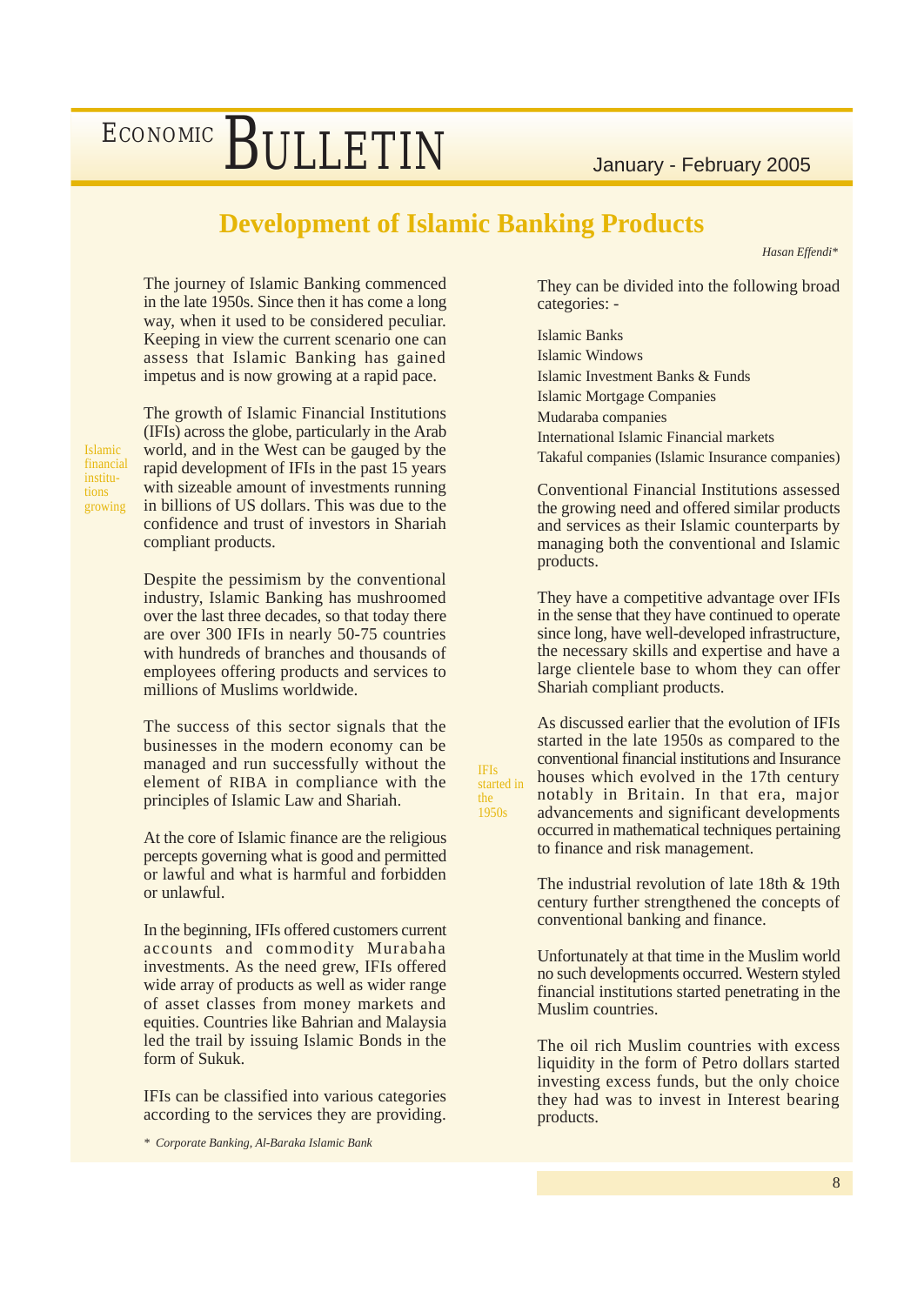This situation constituted a major thrust to the development of Islamic Banking Institutions and products.

Product development

Product development in Islamic Finance started with the work of classical jurists who developed products in accordance with the basic principles of Shariah. These products were developed by remaining within the boundaries of a specific branch of Islamic jurisprudence known as Fiqh al-mu'amalat (laws of transactions).

The products developed by the classical jurists are many in number but Mudaraba, Musharaka, Murabha, Salam, Istisna and Ijarah have become more usable and popular.

Initially fewer products so developed served as a benchmark for the contemporary Shariah scholars in developing new products catering to the needs of changing business environments.

The process of product development in Islamic finance is confined to imitating the products and services offered by the conventional financial industry. This has happened due to the lack of participation of Muslims in the development of world financial systems.

But one should keep in mind that the imitating needs lots of research and innovation in order to produce a product which functions within the principles and guidelines of Shariah, and is yet in conformity to market's acceptability and expectations.

Product development should take shariah into consideration

Before developing any product the underlying principles of Shariah are taken into account. These principles pertain to the basic guidelines outlined in the Islamic Jurisprudence. A legitimate Islamic product should be free from Riba (interest), Gharar (uncertainity), Maysir (gambling) and Jahalah (uncertainty in contract). Besides a product should comply with all the features of Islamic Contract Law, which clearly defines the capacity of parties involved or benefiting from the product.

The first step in product development starts with the need assessment of customers. After

the need has been identified, a draft of the product is prepared and presented to Shariah Board to seek solution in order to make a product Halal and legitimate. The Shariah Board evaluates the product from all perspectives and gives outlines, which serve as a benchmark for further review by Banking and Legal experts.

Steps in product development

**Wealth** should not accumulate

Banking and Legal experts evaluate the product and make necessary amendments to make it workable keeping in view of existing laws and policies. Hybrid documentation is prepared which encompass features of Islamic Contract law and Banking laws.

A prototype is presented to Shariah board for final review and verdict. The board finally accords the approval if the product complies with the rulings of Shariah.

In order to make a product successful it is necessary that the product should be devised within stipulated time. It is necessary that the product should be capable of implementation with fewer impediments.

People involved in the process of product development should clearly understand the problem. Shariah & Banking experts should benefit from each other's experience and knowledge to give more practical solutions to problems.

The most important factor is that the Islamic products should be clearly distinguished from the conventional products, should not give rise to any ambiguities, should be understandable and clear, easy to implement, devoid of obstacles and legally enforceable by law.

Above all the injunctions of Holy Quran and Sunnah in context with the concept of ownership and wealth should not be overlooked. It is clearly mentioned in the Holy Quran that wealth should not accumulate in fewer hands and this is the most distinguishable feature between the Conventional and Islamic Banking. In order to make Islamic Banking a real success it is crucial that the Islamic products should be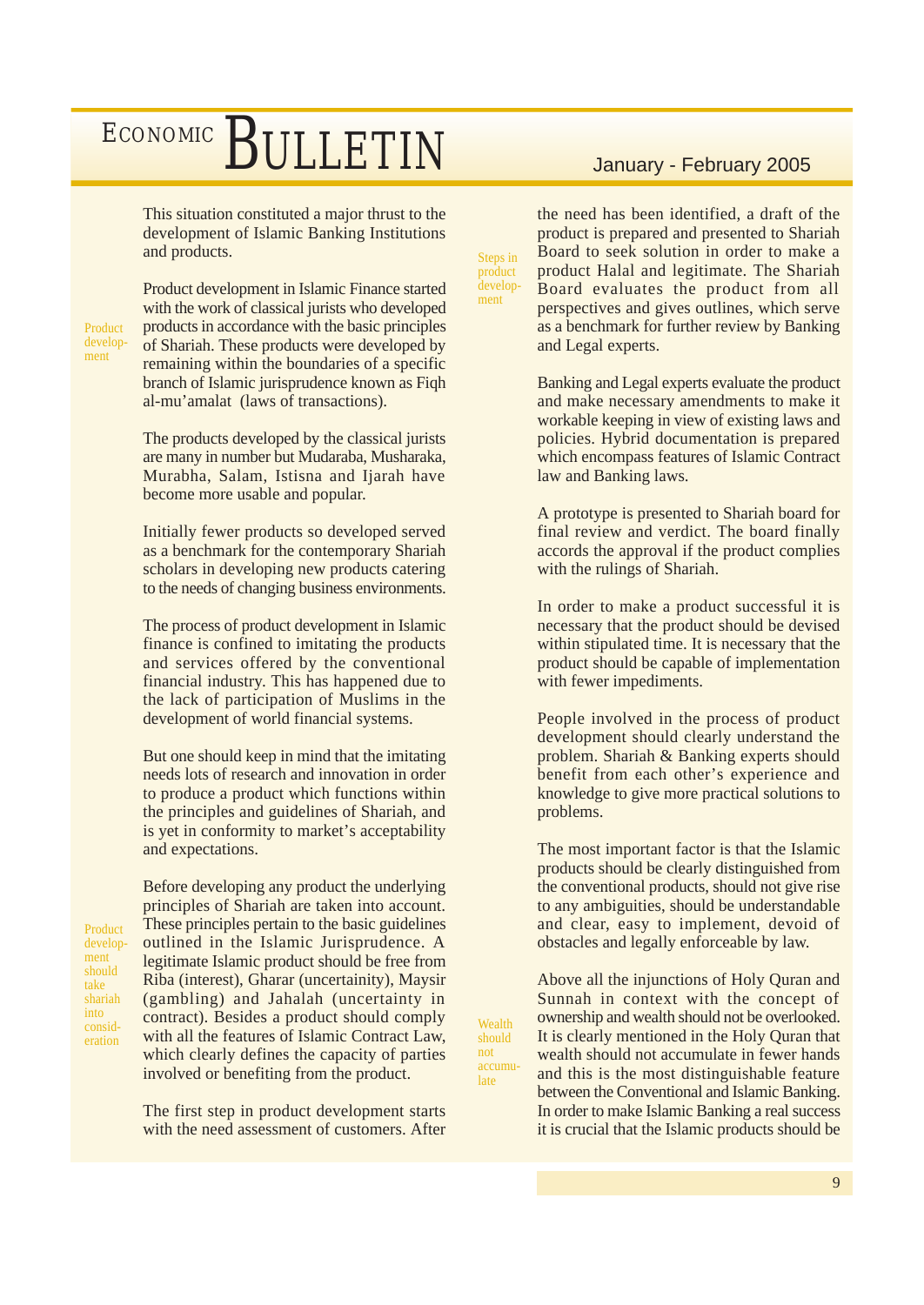made available to those who are less fortunate and needy. Changes in the prevalent laws are the need of time.

The future of Islamic Banking depends on its ability to innovate. Its success will largely depend on its ability to provide variant Shariah compliant products and services at competitive pricing. The role of the contemporary Shariah scholars should be to innovate products that meet the needs of customers and be current to

time. This is only possible through continuous research targeted towards the solutions to difficulties of financing in a Shariah compliant context.

The politics of the modern world have provided haven, and its economics have provided comfort. Through Islamic finance, Muslims may achieve peace of mind and the promised benefits of the life hereafter.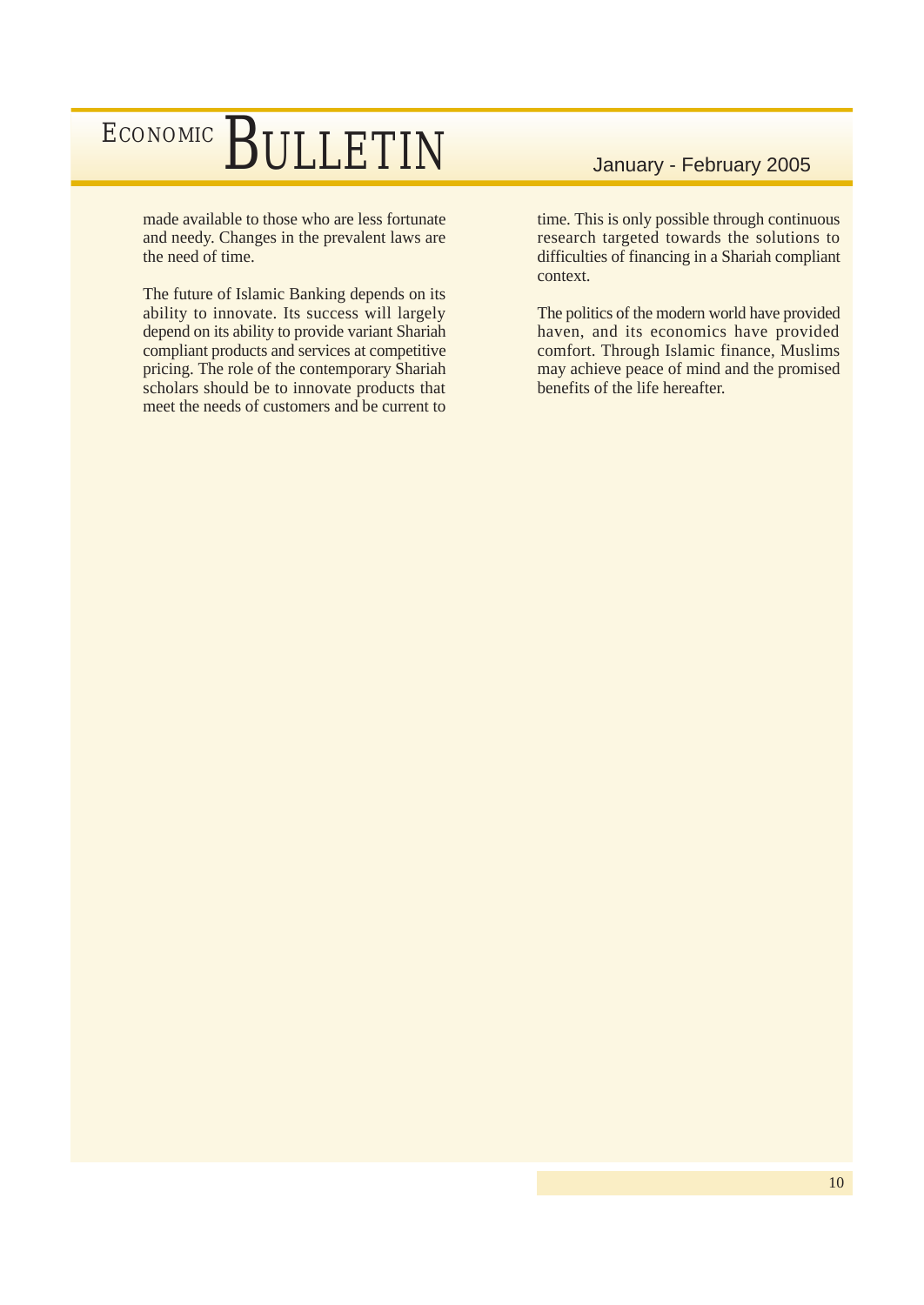### **Islamic Banking: Achievements, Opportunities and Challenges**

Islamic banks involved in social welfare

New institutions emerge

Dr Humayon Dar, a leading expert on Islamic finance, gave a series of seminars on *Islamic Banking and Finance: Achievements, Opportunities and Challenges* in Karachi, Lahore, Islamabad and Peshawar at the start of February 2005. It was organized by the Institute of Bankers Pakistan and was attended by senior bankers, finance professionals and others interested in the growing field of Islamic banking and finance. Dr Ishrat Husain, Governor, State Bank of Pakistan, inaugurated the series in Karachi and expressed his support for Islamic banking in the country. In the following is a brief account of Dr Dar's seminar in Karachi.

The last decade has witnessed a marked change in the general attitude towards Islamic banking and finance. The general apprehension has given way to adoption of Islamic finance by bigwigs in the finance industry, including (but not limited to) UBS, HSBC, Citibank and Deutsche Bank. Consequently, there is now a growing integration of Islamic finance into the mainstream finance industry and global economy. Islamic financial institutions offer a wide range of products in housing and consumer finance, business loans and project finance, designed to serve the growing market. There are now a number of Dow Jones Islamic Indexes, which track nearly 5000 companies, whose products and services do not violate Islamic Shariah.

Islamic finance is integrating into the main stream finance

**Success** stories of Islamic finance

Islamic finance is now a well-established industry, with some huge success stories at individual levels, but perhaps the most significant achievement of the industry as a whole is its contribution towards establishing what is now known as Islamic capitalism – an emerging international phenomenon combining rigour of capitalism with social concerns of Islamic economic doctrine. Islamic finance industry is now perceived as an important

contributor to infrastructural development in the countries where it has a significant share of banking and finance industry. For example, Gulf Finance House – commonly known as GFH – has been involved in a number of developmental projects in the Gulf Cooperation Council countries, including the development of Bahrain Financial Harbour. Islamic banks are also involved in social welfare activities – National Bank of Sharjah (renamed as Sharjah Islamic Bank), for example, contributed millions of UAE Dirhams in the form of Zakah in the first year of its operations as an Islamic bank.

The positive impact of Islamic banking and finance on the communities it serves will be even more visible with the growing market size. At present, Islamic banking and finance captures significant market shares in Malaysia (around 10%), Qatar and Kuwait (20%), Sudan (30%), Saudi Arabia (15%), and UAE, Jordan and Egypt (10%). In addition to these countries, Islamic banking and finance prevails in over 70 countries, growing exponentially.

A new generation of Islamic financial institutions and umbrella organisations, which are more diverse and innovative, is emerging. Among them, most notable are Accounting and Auditing Organisation for Islamic Financial Institutions (AAOIFI) and Islamic Financial Services Board (IFSB). Before the establishment of AAOIFI in Bahrain, there were no generally accepted accounting, auditing and governance standards for Islamic financial institutions, resulting in inconsistent accounting practices. AAOIFI has been addressing these issues since its inception in the early 1990s. Since 2002, IFSB is promoting the work started by AAOIFI. Other important institutions include Bahrain-based Liquidity Management Centre (LMC), and Labuan Offshore Capital Market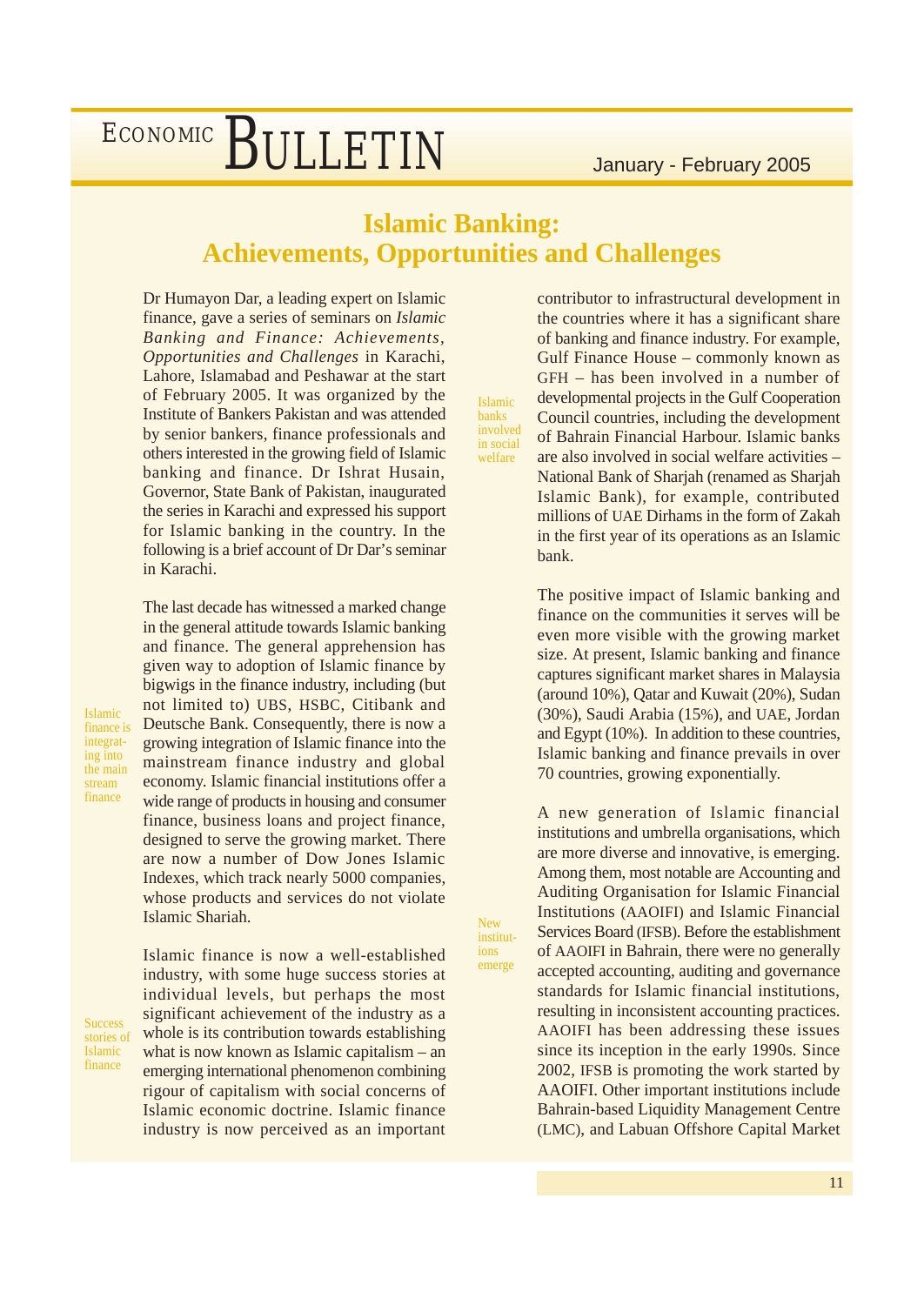in Malaysia. These institutions are taking Islamic finance into new territories that remained unexplored by more traditional players like Islamic Development Bank.

LMC active in the secondary market

Labuan established

Sukuk, a way to raise funds

LMC is an active player in the secondary market for short-term Shariah compliant treasury products across the region, and has the capacity to arrange Islamic funds of varying risk and return profiles at different tenors. In a short span of time since its establishment in 2002, it has carved a niche for itself in the region as a strong Shariah compliant financing intermediary, facilitating the development of an Islamic interbank market.

Labuan, Malaysia, was established as an International Offshore Financial Centre in 1990. The island has 4000 offshore firms, including 60 banks, 50 insurance companies, and a number of trust management companies. Labuan offers a competitive Islamic offshore market for Islamic financing, Takaful and Retakaful (insurance and reinsurance), Islamic trusts, Islamic investment funds, and Islamic capital market instruments. Other Islamic products are gradually being developed in response to market needs and requirements.

Perhaps the most important innovation in Islamic finance in the recent past has been the emergence of Sukuk - an innovative Shariah compliant way of raising additional funding used by both sovereign and corporate bodies. They not only bring new source of funds, but are vital to developing deeper and more liquid Islamic capital markets. The international banks have been highly active in this market, with HSBC, Citigroup, UBS and BNP Paribas all involved in Sukuk issues in recent years. Qatar has issued its Sukuk and raised \$700 million, Bahrain crossed the \$1 billion mark in Sukuk issues, and more recently Pakistan raised \$600 million.

Given these fast developments, Islamic finance industry is perceived as a big player not only in the Muslim world but also in Western markets in the years to come. There is a huge and

growing market of 1.6 billion Muslims with a combined GDP of \$1 trillion, making available substantial funds to Islamic finance. A large number of population living in some of the more populous Muslim countries, live in poor conditions. Demand for housing facilities cannot be underestimated. If an Islamic bank introduces a home finance product, tailored to meet the growing needs it would be a big success. Furthermore, providing Shariah-compliant insurance to Muslims around the world offers a huge opportunity to Islamic finance industry.

Islamic finance to grow

Opportunities for Islamic banks

These huge opportunities pose great challenges to Islamic finance. With a change in the environment after the 9/11 events, there has been some movement of Arab funds to the European markets and elsewhere. Islamic banks can attract Arab money by offering attractive and competitive Islamic products. The reconstruction operations in Iraq and Afghanistan provide an opportunity and of course a challenge for Islamic banks to come forward and benefit.

Moreover, privatization of finance and industry in almost all Muslims countries offers a challenging opportunity to Islamic banks and financial institutions to capture their share of an increasing pie in the private markets. The opportunity to expand frontiers of Islamic finance is even bigger given the structural changes in conventional banking and finance. Banks are into all kinds of activities, insurance, mortgages, consumer products, blurring the distinction between commercial banking and other areas of finance.

Although a global industry by now, Islamic finance has to address a number of local issues. For sustainable growth, Islamic finance must increase awareness of Islamic financial issues, products and need for patronizing Islamic finance in the local markets. Equally important is the training and education of new personnel to work in Islamic finance industry. At present, research and development expenditure by Islamic financial institutions is a low priority. This will have to change immediately if Islamic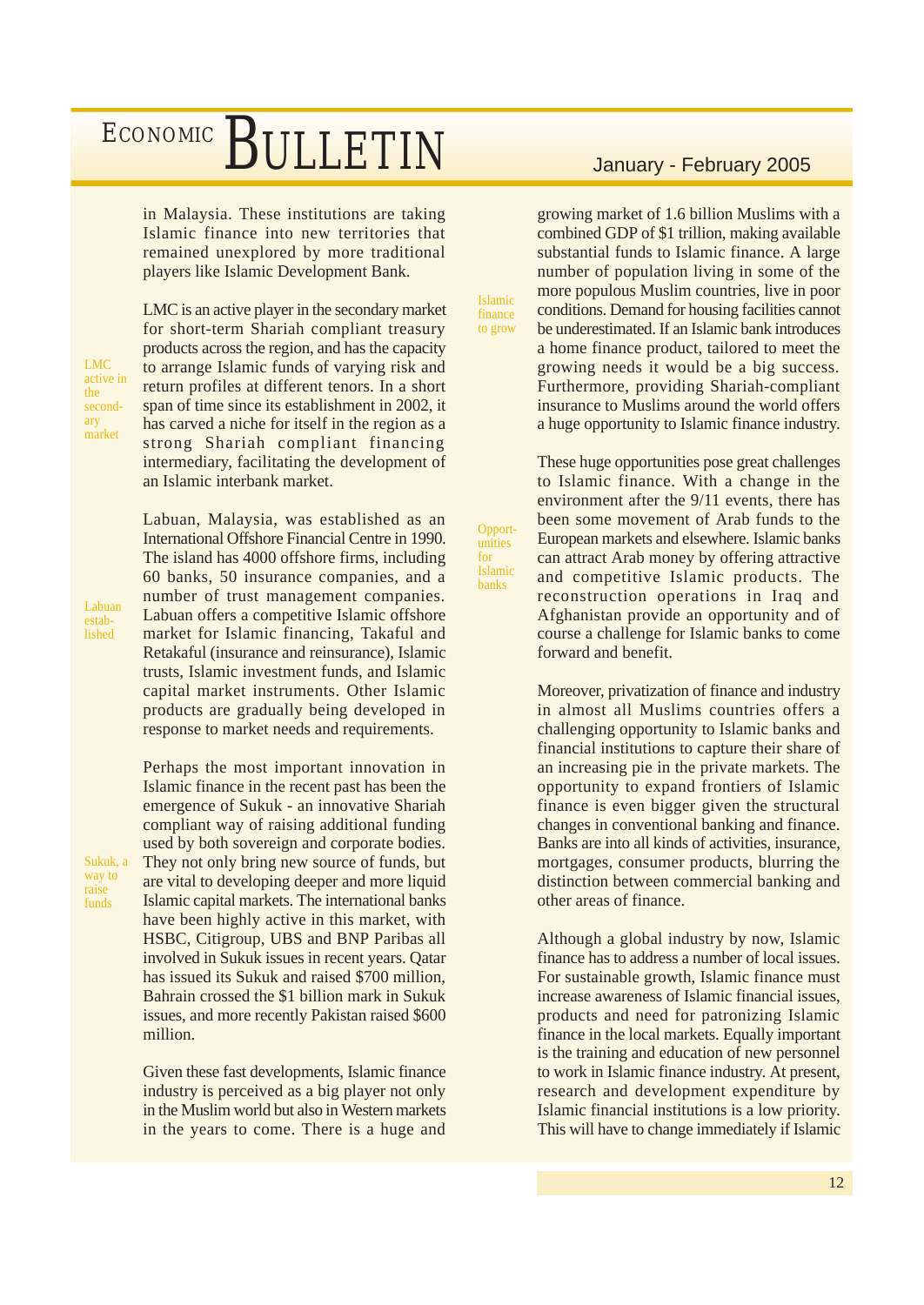finance is to survive in an intensely competitive environment.

Islamic financial products **limited** 

Islamic financial engineering is thus an emergent need of the time. Looking at the menu of Islamic financial products on offer, one observes the limited choice available to Islamic investors. This can be improved by developing more innovating structures and products, combing efficiency of conventional finance with equity consideration of Islamic finance. The work on development of Islamic derivatives, options and forwards and swap contracts is at an initial stage and there is a need to speed up this process by pumping more resources in this field.

As mentioned earlier, Takafol has a great potential and according to some estimates, it can surpass mainstream Islamic finance activities by miles once developed and accepted in the Islamic markets around the globe. There is a need to focus on developing this immensely important sector of Islamic finance by developing more competitive Islamic insurance products for households and businesses. Although countries like Malaysia and Saudi Arabia have taken a lead in this field, Pakistan can play an important role in this area by developing a Takafol industry as a compliment to Islamic banking.

Now that a number of Islamic financial centers have emerged in the Islamic world, notably Bahrain, Malaysia and increasingly UAE, Pakistan can play a strategic role by developing

*Dr Humayon Dar is also Vice President of Dar Al Istithmar, a global provider of Shariah advice to the institutions offering Islamic financial services. He will be giving a series of seminars on "Risk Management in Islamic Banks," to be organized by the Institute of Bankers in the first week of May, 2005.*

an international Islamic financial centre to attract more Islamic capital into the national economy. The recent issuance of Sukuk is a right step in this direction but a lot more is to be done to establish Pakistan as a safe haven for Islamic capital.

In recent years, there is an emphasis in economic policy on export promotion and attracting foreign investors into Pakistan. Given the great competition in the market, Pakistan needs to project itself as a niche market for certain investors. Islamic finance provides this opportunity that the country should grab sooner than late if it wants to regain its respect in Islamic banking and finance. Being perceived as a pioneer of Islamic banking, Pakistan has failed to capitalize on this reputation. Now that the government has officially adopted dual banking sytem, this is the right time to launch a strategy for developing Pakistan as a hub of Islamic finance.

Pakistan needs to develop as a hub of Islamic finance

> Pakistan has played an important role by strategically placing itself in the war on terror. Now it is the time to adopt a strategy to place itself in Islamic finance if it wants to gain from exponential growth in Islamic finance. Pakistan is indeed in a much better position than many other Muslim countries to bring the West and Islam together. Islamic finance is proving to be an effective mechanism allowing the West to learn more about positive elements of Islam, and there is no better candidate than Islamic banking and finance to tell the world that Islam has much to share with the wider world.

> > 13

Takafol has potential to develop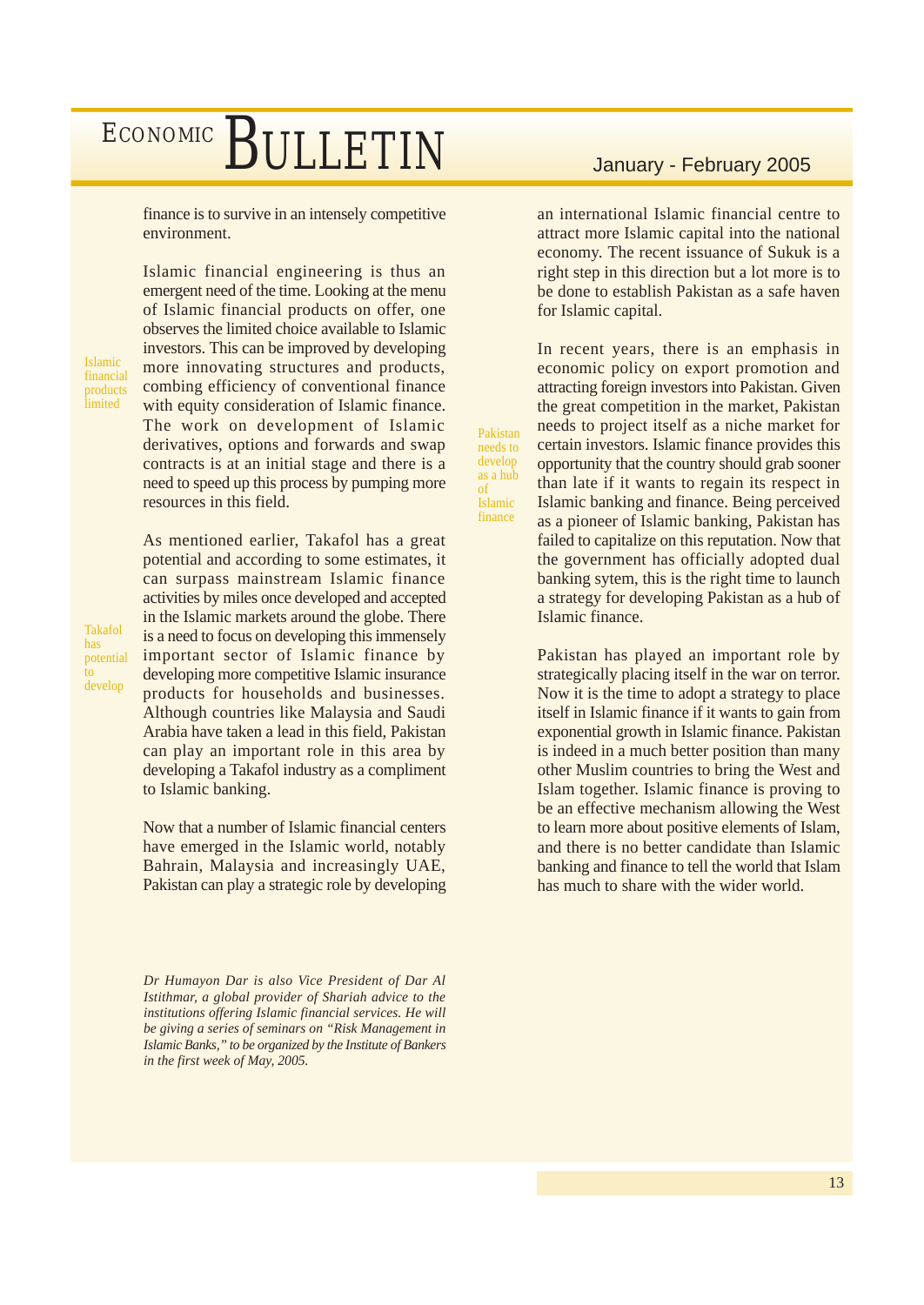### **Role of State Bank in Islamic Banking**

**State** Bank supporting

Islamic banks

A three

strategy

Islamic banking growing in Pakistan The financial sector in Pakistan has been witnessing a growing inclination for Islamic banking, as large numbers turn away from conventional banking. Not only have two separate banks been set up to meet the growing demand, but there has been an increase in the number of Islamic banking counters at major local and foreign banks in the country. According to estimates, by 2010, about 20% of conventional banking might come into the ambit of Islamic banking.

Though in its infancy, there is now an Islamic banking system, which operates in parallel with conventional banking. Many who were averse to riba based banking now have the choice to invest in trade and business by availing loans from Islamic banks. Similarly, people can operate a bank account, which conforms to Islamic law.

Attempts have been made in Pakistan as far back as the early 1980s, to Islamise the banking system, but initially things did not work out because of the absence of a workable financial infrastructure and implementation of financial regulations especially relating to compliance. There has however, been a tremendous change since.

More branches being opened

Pakistan has made immense strides for the growth of Islamic banking in the country. Today there are two full-fledged Islamic banks with 23 branches operating alongwith conventional banks. Further 9 banks have been issued with Islamic banking licences to open 29 branches. One bank has shown an interest to open a subsidiary and State Bank of Pakistan (SBP) is looking into it.

To provide a conducive environment for the growth of Islamic banking in the country, the State Bank of Pakistan is playing a proactive role to institute best practices legal, regulatory and accounting and provide the framework to support Islamic banks to develop. Current regulations governing Islamic banking are in

line with some of the best and progressive regulations being followed in countries like Bahrain and Malaysia.

A full-fledged Islamic banking department has been created in the State Bank that serves as a focal point for all matters relating to Islamic banking and finance in the country. growth of

> A Board comprising two scholars and three experts in the areas of banking, accounting and legal framework has been established at the State Bank to advise it on modes, procedures, laws and regulations for Islamic banking, ensuring compliance and smooth operations of Islamic banks.

The State Bank of Pakistan has adopted a three pronged strategy, facilitating the development of Islamic banking institutions and financial products, so that they could operate in parallel with the conventional banking practices. pronged

- § allowing the opening of fully-fledged Islamic commercial banks in the private sector
- § allowing existing banks to establish subsidiaries for Islamic banking.
- § allowing existing banks to open stand alone branches for Islamic banking.

A detail criteria for setting up of the above three has been issued for each category separately by the State Bank of Pakistan, based on Shariah principles. (details available on www.sbp.org.pk).

Banks setting up Islamic subsidiaries will see that there is complete segregation of accounts. Further, bank setting up stand-alone branches, is also required to set up Islamic Banking Division at the Head Office and appoint a adviser to advise the Islamic Division on matters pertaining to Shariah. They will take due care to ensure proper maintenance of records for all transactions and will also comply with the statutory liquidity and cash reserve requirement determined by State Bank of Pakistan.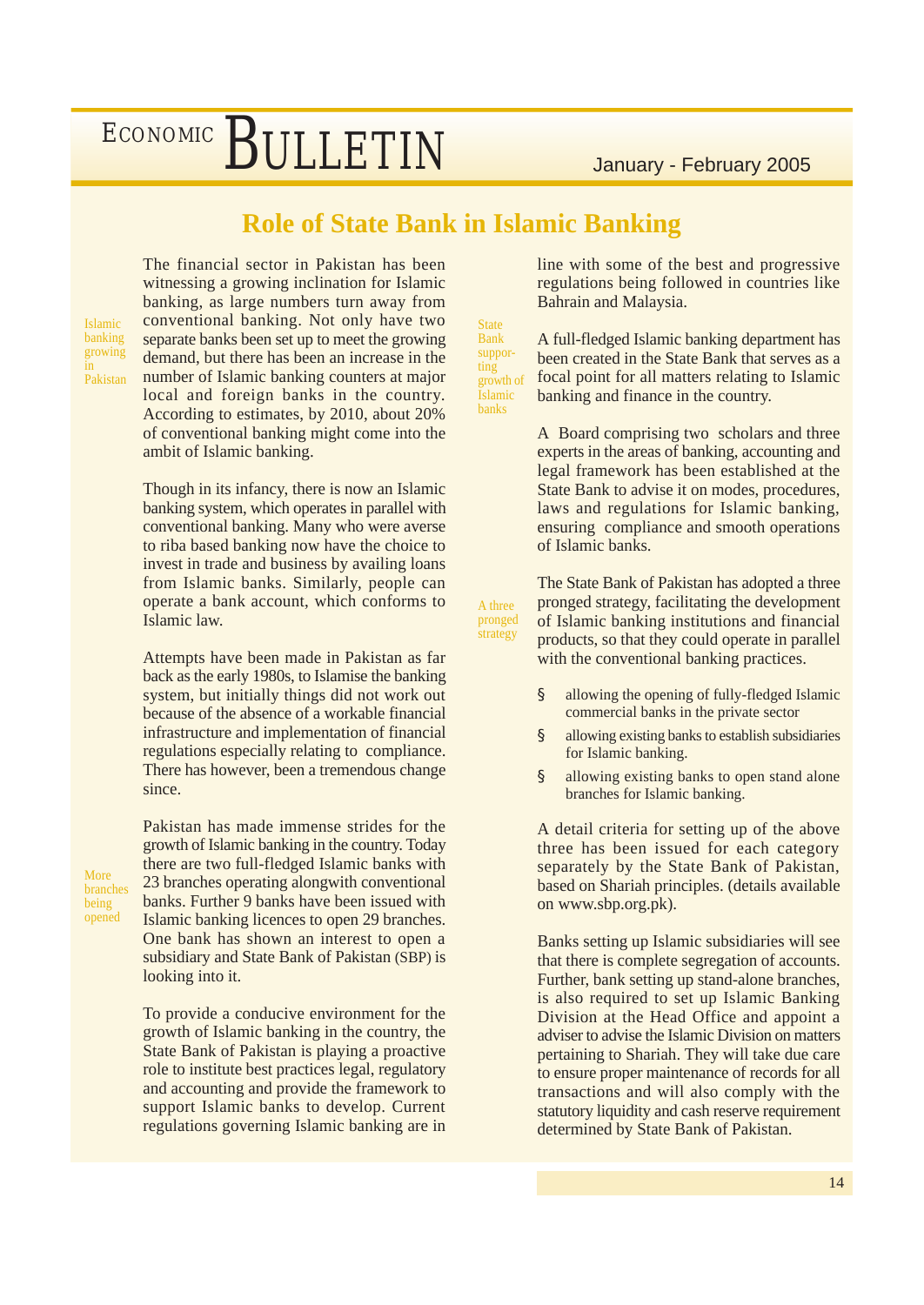The State Bank of Pakistan is one of the founding members of the Islamic Financial Services Board, committed to the promotion and development of international standards consistent with Shariah in order to ensure transparency in the Islamic financial services industry.

The State Bank has entered into cooperation arrangements with the Bahrain Monetary Agency in the area of Islamic banking and regulations and sukuks. The memorandum signed between the two, aims to strengthen cooperation on a number of issues, including, supervision, technical expertise and training assistance. To strengthen linkages with the global Islamic financial market, the Central Bank is also a member of the International Islamic Financial Market.

As the Central Bank of the country, and regulator of policies, the SBP is called upon to play different roles –– role of policy maker, a supervisory role, and a developmental role for the growth of the Islamic banking system in Pakistan.

Besides laying down the criteria mentioned above and inducting scholars, experts, lawyers, a diverse group to guide the Islamic banking industry, the SBP makes efforts to ensure that each Islamic banking institution has an audit once a year. ICAP in association with State Bank of Pakistan is developing accounting standards for Islamic modes like Murabaha, Ijara, and Musharika. The State Bank would ensure onsite inspection to check for compliance.

Islamic export refinance scheme has been developed by the State Bank for promotion of

exports. Designed on the basis of Musharika between the bank and State Bank, financing to the customer can be provided in any of the Islamic modes of financing.

To enhance product diversity, spur financial innovation and support the development of the Islamic financial system, efforts are underway to develop Islamic products for liquidity requirements and for other investment purposes, which will be based on the leasing of fixed assets presently owned by the Government.

As a developer and promoter of the Islamic banking system in the country, the State Bank of Pakistan has arranged 11 video conferences in collaboration with the Islamic Development Bank. The Bank has developed special certificate courses for its officers, hired experts from Malaysia to train bankers for Islamic banking.

State Bank's certification courses will help develop the human resource base in Pakistan. Lack of qualified manpower is one of the biggest hurdles in the advancement of Islamic banking. Training courses will help fill the lacuna. We need to have more Shariah advisors available, as they have a role to play in developing Islamic banking in the country. Islamic banking grew and gained strength in Malaysia and Bahrain because of their focus on strengthening the as well as enhancing intellectual capital development.

Certification courses developed

> As compliance grows and the industry develops a broad range of Islamic financial products, it will be able to attract more customers into the ambit of Islamic banking.

**SBP** and BMA

**SBP** plays diverse roles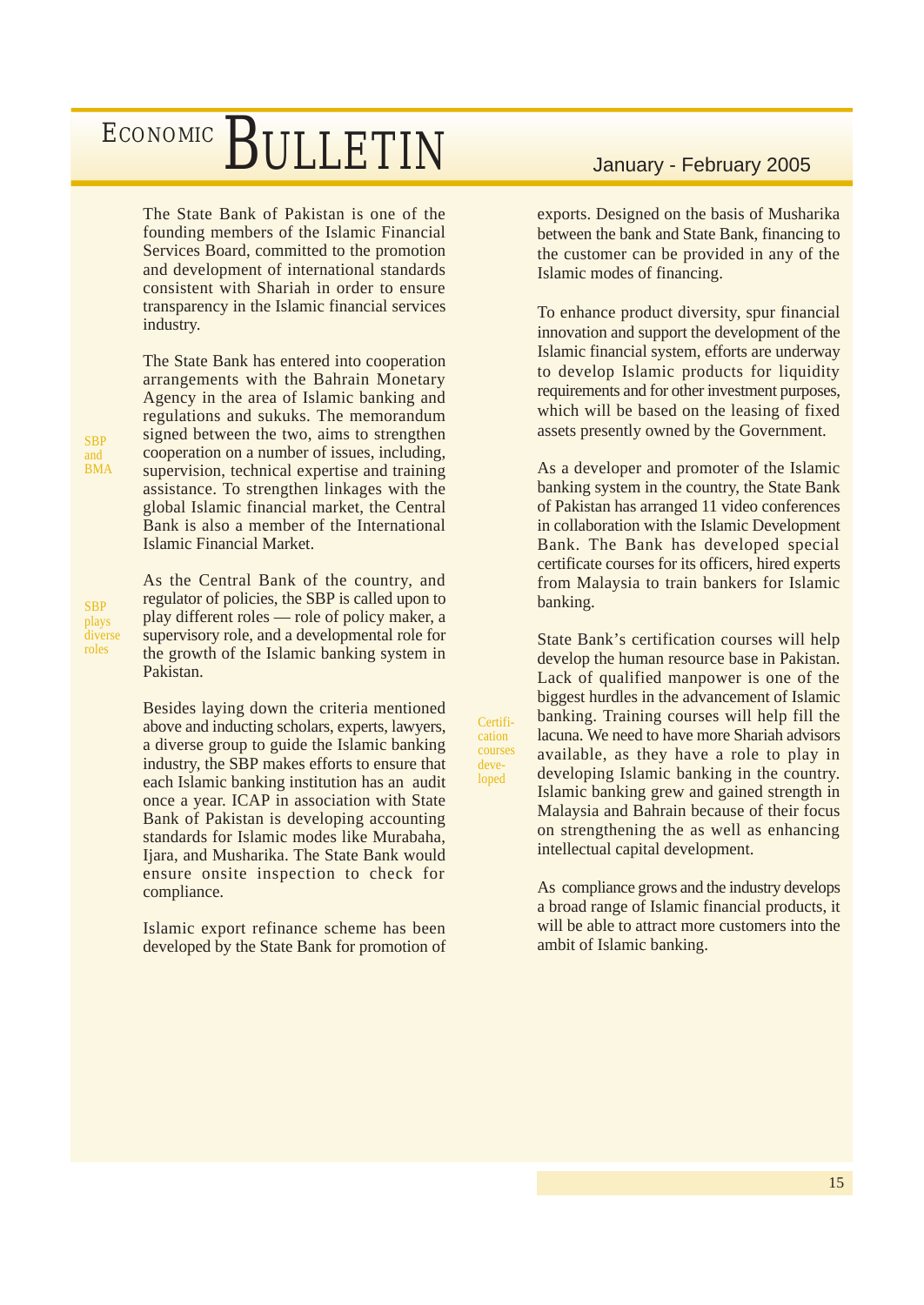#### **Agriculture**

Population growth pressure

Need to increase output

Shift in agriculture sector share

Over the years there has been a change in the share of the agricultural sector in GDP and the size of labour force employed. However, it still continues to contribute significantly to the economy by providing necessary raw material to agro-based industries. Share of agro-based products to total exports is nearly 70%, being a source of income for over 45% of the people and contributing significantly to exports.

Of the total agricultural labour force, 85% are small farmers having less than 12.5 acres of irrigated land or less than 25 acres of unirrigated land. Land is concentrated among larger farms, as the Agriculture Census 2000 shows; 56% of the total farm area is under only 14% large farms, while 44% area is under 86% small farms.

As the agricultural sector continues to be influenced by the vagaries of nature, it has resulted in a fluctuating growth pattern. In FY04, the growth recovered to a positive 2.6% from a negative 2.2% in FY01, giving an annual average of 1.1% between 2001-04, against 2% population growth in the same period. Due to the recent rain spell the water supply situation has improved and the overall agricultural growth could be around 5%, against the target of 4%

**Water** situation improves

Growth fluctuates

> Water situation for Rabi season has improved in recent months due to wide spread rains, which is likely to have a positive impact on crops. For Kharif crop however, the availability of water was around 12% less than normal supplies and 10.3% lower over the availability during last year's Kharif season.

According to a World Bank study, the growth in agriculture has been achieved through an increase in area rather than productivity increases. Though in the past few decades this growth has lowered food poverty in rural areas, but it has not led to widespread increases in income. It has benefited large landholders, more than small landholders and the landless.

The growth in total income has not resulted in better access to health and education services for the poor in rural areas.

There is a wide gap between actual and potential yield of different crops. In respect of yield per hectare, Pakistan ranks 8th in wheat, 9th in rice, 10th in cotton, 15th in maize and virtually lowest in sugarcane despite having the largest irrigation system in the world.

Fast increasing population exerts pressure on agriculture sector to produce enough to meet the growing food and fibre needs. It is estimated that population will touch 180 million by 2010 and 280 million by 2025. This is a warning bell for policy makers. The policy makers need to devise ways and means to meet the future challenges of food and fibre through efficient utilization of available resources.

To end stagnation in crop production, it requires a series of measures related to soil, water, agronomic and socio economic factors. It is imperative to increase crop production. Efforts are being made since the past three years to tackle problems related to agriculture sector and improve crop productivity.

The government is giving top priority to the development of water resources, in order to uplift agro-based economy on national level. The World Bank is keen to help Pakistan improve agricultural productivity and support the Government meet its goal of reducing poverty and improving the quality of life for the rural poor.

#### *Wheat*

Higher wheat consumption

Wheat occupies nearly 38% of the total cultivated area, contributes 12.5% to agriculture value-added and about 3% to the GDP. While the world's per capita consumption stands at around 99 kg/annum, in Pakistan it is higher.

The provincial food departments calculates it at 124kg, while the Agricultural Prices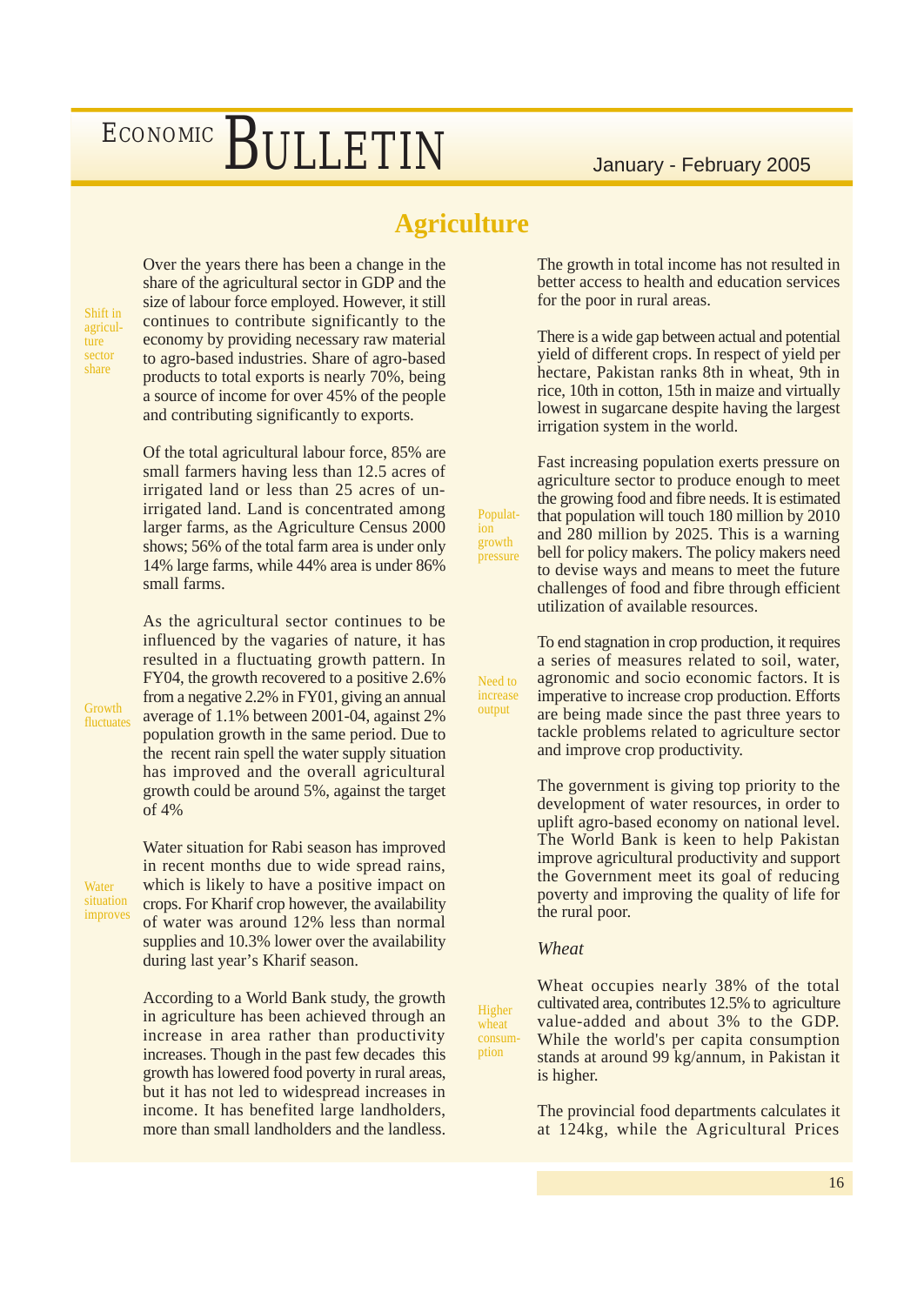Commission estimates it at 135kg per annum. On this basis, the government has targeted wheat requirement for 2005 at around 21 - 22 million tonnes.

Due to acute water shortage last year, production was 19.5 million tonnes – almost a million tonne short of the target. After allowing for 10% wastage, only 17.55 million tonnes were available and the shortfall was met through import of 2 million tonnes.

As against a production target of 20.2 million tonnes for the 2004-05 crop, annual consumption is a million tonnes higher, necessitating import of 1.5 million tonnes. At the national level, the area to be cultivated under wheat is targeted at 8.3 million hectares.

The government is optimistic about this season's crop. It expects to achieve 21 million tonnes production, with a bumper crop expected both in Sindh and Punjab, after improvement in water flows in recent months.

**Water** flows improve

> Province-wise, Punjab is expected to produce 16 million tonnes, Sindh 2.5 million tonnes, NWFP 1 million tonnes and Balochistan 0.6 million tonnes. In Azad Jammu Kashmir, where production has never exceeded  $0.5$ million tonnes, it is expected to reach 1 million tonnes. The harvesting is due in April. While the government estimates to achieve the target of 20.2 million tonnes next season, prolonged cold spell could adversely affect the crop.

> A prolonged cold spell and heavy rains could have an adverse impact on plant growth and wheat harvesting may be delayed in Sindh and Punjab. There are also reports of some damage to wheat plants in Punjab. The government however, hopes to achieve the production target.

> Since July this year, the country has so far imported 1.1 million tonnes of wheat. Last year, 2 million tonnes of wheat were imported

to meet the shortfall. For this year, one million tonne of import was initially planned, which was later raised to 1.5 million tonnes, mainly to stabilize wheat prices in the domestic market.

#### *Rice*

Production and area targets set

New export market

Kenya levies duty

The Federal Committee on Agriculture has fixed a production target of 5.114 million tonnes for this year. Province-wise targets are; 2.99 million tonnes for Punjab, 1.501 million tonnes for Sindh, 0.139 million for NWFP and 0.484 million tonnes for Balochistan.

Area under the crop was set at 2.586 million hectares. However, area sown is reported at 2.507 million hectares, 3% lower than the target but 1.9% higher over last year. The size of the crop is estimated at 4.977 million tonnes almost 2.7% higher than last year but 2.7% lower than the original target.

Meanwhile, China, the biggest consumer of rice, has agreed to buy rice from Pakistan to meet its growing demand for the commodity. Rice Exporters Association of Pakistan is to export 50,000 tonnes of rice to China by the year-end, where Basmati and Irri-6 would be among top varieties expected to find place in the market. China could become the largest market for Pakistani rice.

On the other hand, rice exporters are facing serious problem in exporting rice to Kenya, Uganda and Tanzania. These countries have increased import duty on rice from 35% to 75%, resulting in cancellation of export contracts for 4000 metric tonnes. Many rice importers have also held back purchase orders till the solution of this issue, which has created a confusion among importers and exporters in East African countries and Pakistan. Local prices of IRRI-6 rice have decreased from Rs.13.30 per kilo to Rs.13 per kilo after the increase in import duty in the East African countries.

The Kenyan Government has now waived CET on Pakistani rice, which had stockpiled at the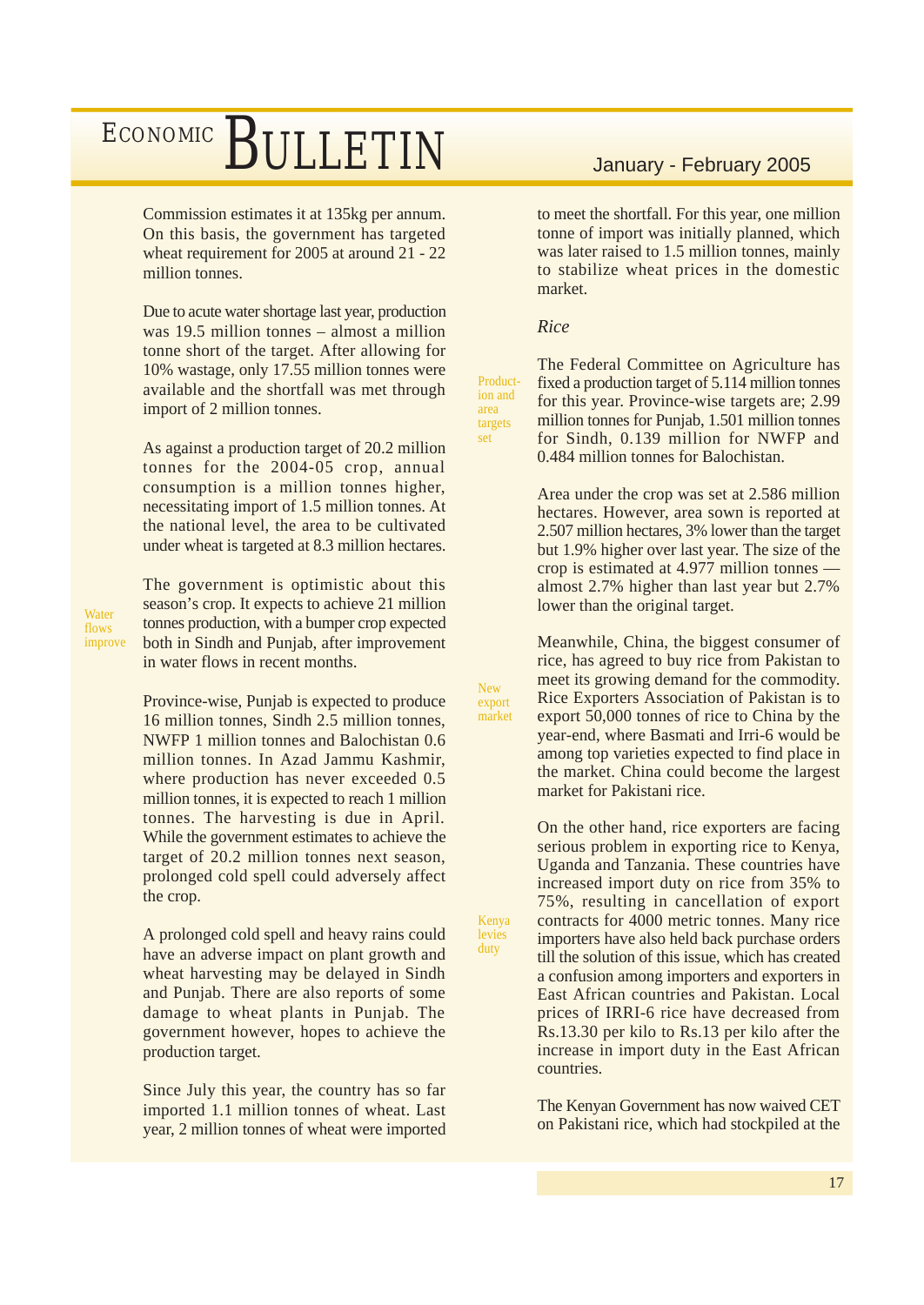Kenyan port due to imposition of CET at the rate of 75% in January. The Kenyan Government has also waived off the customs warehouse rent for rice and other goods, which were held at the port awaiting clearance.

Pakistan looses market share

import Irri variety

However, Pakistani exporters were unable to compete in the international market because of the high freight charges and also due to higher domestic prices. They have not received any significant fresh export orders from the African or the Middle Eastern markets. Pakistani rice is losing market share in Africa to Vietnamese rice.

Pakistan has also been gradually losing its share in the Saudi rice market because of competition, mainly from India, over the past many years. Currently 80 per cent of the total Saudi rice imports are of parboiled and basmati variety. One of the reasons for this steep decline in Pakistani share has been the gradual increase of the parboiled (Sela) rice consumption in the kingdom.

It, however, has started to export Irri-6, Irri-9 and D-98 (PK 198) brands produced in Sindh to the Saudi market. Rice exporters are negotiating with Saudi authorities for the export of 70,000 tonnes rice to the Kingdom this year. The United Nations World Food Programme has also awarded Pakistan a tender issued for the supply of 48,000 tonnes of 25% broken rice to North Korea. Saudis to

> During the current year, increasing inquires from the Gulf countries, a newly explored market, have lifted exporters hopes for a growth in exports of Irri-6. Its share in rice exports is expected to increase by 20 to 25% as compared to 10-15% last year. Increase in prices of several varieties in the international market has also contributed to the rise in rice exports.

> Pakistan has exported 0.4 million tonnes of Irri-6 rice between October and January. In the domestic market, Irri-6 was quoted at around Rs.1,310-1,320 per 100-kg bag, while traders quoted FOB prices for Irri-6 at \$238/\$240 per tonne. In the international market, rice prices

have softened. However, Pakistani rice exporters were unable to offer lower rates because prices still remain high in the domestic market despite a slight dip in recent weeks.

#### *Sugarcane*

**Water** intensive crop

Faces shortfall Pakistan is the eighth largest cane sugar producing country in the world. Sugarcane is a highly water intensive crop. Due to shortage of water, the standing crop is experiencing low yield and sucrose content. A 12% shortage of water during kharif season has caused a decline in area under cultivation and production.

For 2004-05, the area under sugarcane crop was targeted at 1 million hectares as against 1.1 million hectares last year. However, the crop has reportedly been sown on 0.958 million hectares, 4.2 % below the target and 10.8% less than previous year.

The Federal Committee on Agriculture has targeted sugarcane production at 50.875 million tones based on provincial targets of 32.756 million tonnes for Punjab, 13.141 million tonnes for Sindh and 4.978 million tonnes for NWFP. However, overall production is being officially estimated at 47.938 million tonnes, short both against the original target and preceding year's output of 53.776 million tonnes.

Domestic sugar industry is the main user of sugarcane. At 80% cane utilization during the crushing season, the sugar mills will need 36 million tones of cane. The Pakistan Sugar Mills Association has estimated 2004-05 crop slightly lower than one given by the Federal Committee on Agriculture. At 44.6 million tonnes, it is 12.4% short of the target, 6.9% below the official estimates and 17.1% less than the previous season's crop.

Keeping in view the prevailing situation, the industry estimates that mills will be able to crush about 36 million tonnes of sugarcane by the end of the season. Domestic sugar production is expected to slip to 3.1-3.2 million tonnes in the current season, compared with 4.2 million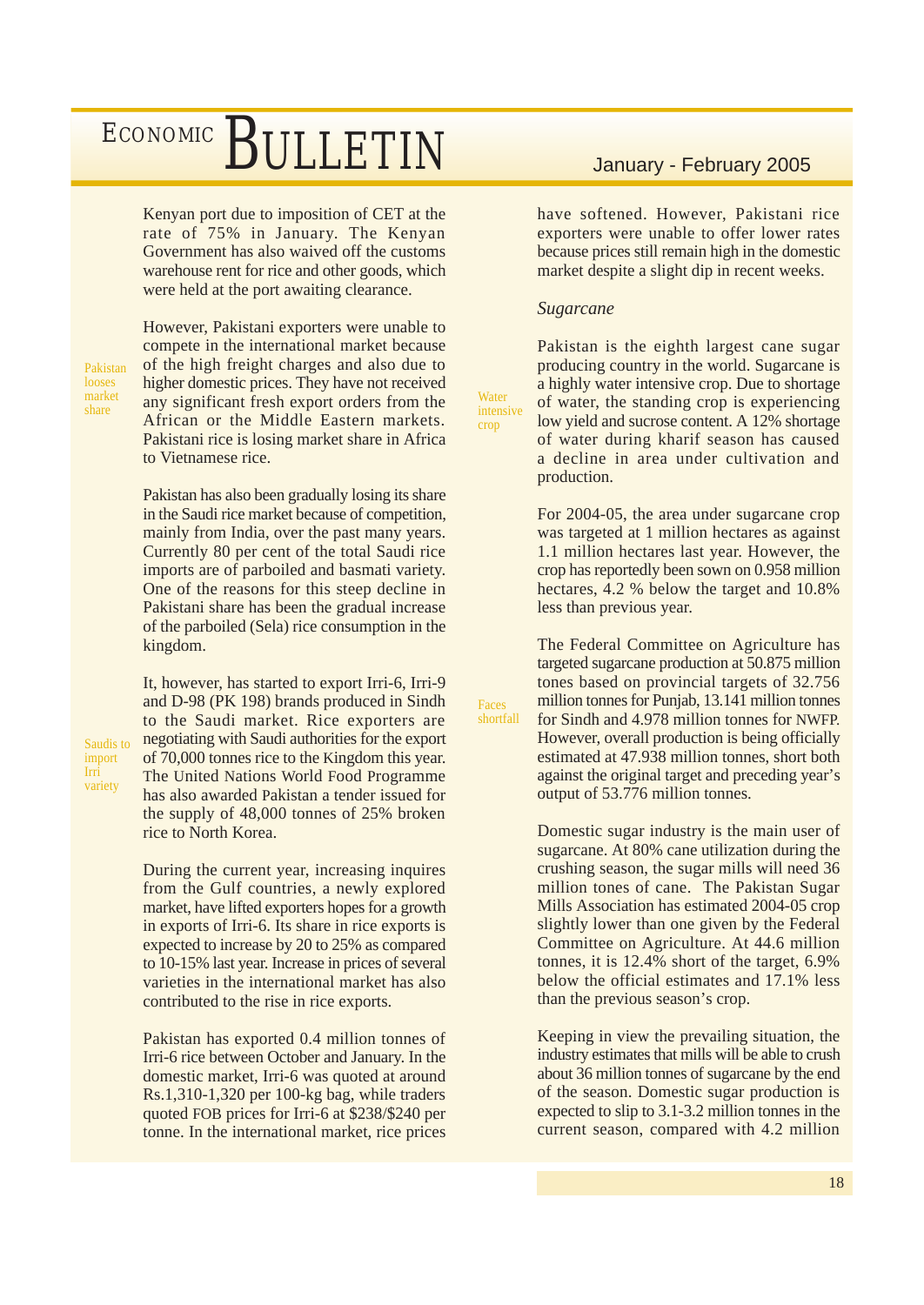tonnes the previous year. With consumption at around 3.6 million tonnes, production will be 20% less than last season's output and nearly 9% short of this year's requirement.

Sugar production falls

Sugar imports Crushing season normally starts in November and ends in March. This year, cane crushing by mills commenced in December. The crushing has already entered into the final phase, as buying of sugarcane by all mills has stopped, effective February 28. Delayed sowing was partly responsible for the loss of sucrose content.

A number of sugar mills in Sindh and Punjab have reportedly ended crushing owing to short supply. Analysts expect production between 2.7-2.8 million tonnes this season, 9.7% below the earlier estimates by the Sugar Mills Association. As of January 31, the mills had reportedly crushed 22 million tones of sugarcane producing 1.9 million tonnes of sugar.

Last season's excess production combined with a huge carry over stock of 0.6 million tonnes, and consistently lower prices of sugar in the international market forced the domestic sugar mills to sell their produce below their cost of production in the last quarter of the financial year.

Anticipating a shortfall in production this season and to keep prices in the domestic market at reasonable levels, the government has allowed import of refined sugar. It also abolished import duty and withholding tax on refined/raw sugar. The Trading Corporation of Pakistan initially planned to import 1 million tonnes of white sugar. Since January, importers have reportedly imported 0.38 million tonnes of sugar, after the government scrapped 25% import duty on the commodity. Some big mills are also involved in its imports.

However, importers are of the opinion that current sugar import prices, which currently range between \$285-\$295 per tonne, falling from a high of \$325 per tonne at end January, are not attractive. Sugar imports at current rate would have only a slight impact on domestic sugar market. In the domestic market, retail

prices were approaching 4-year high of Rs.30 per kg in early February. These have however, halted at Rs.28 per kg after the decision to allow import of sugar, though it still remains on the higher side. A few months back, the retail market price was Rs.18.50 per kg. Sugar prices are not expected to come down.

#### *Cotton*

All-time high crop Pakistan is the fifth largest producer of cotton in the world, the third largest exporter of raw cotton and the fourth largest consumer of cotton. Cotton production supports Pakistan's largest industrial sector, comprising over 400 textile mills, 9 million spindles, 27,000 looms in the mill sector (including 15,000 shuttle less looms), over 250,000 looms in the non-mill sector.

Area and production targets for the current year were 3.14 million hectares and 10.7 million bales. The crop was, however, sown over 3.210 million hectares, 2.2% more than the target and 7.4% higher over last year's 2.989 million hectares.

Prospects for this season's crop has brightened due to favourable weather conditions, increase in sown area and the combined efforts of the growers and the government to achieve a bumper harvest.

The Cotton Crop Assessment Committee in November 2004 estimated the size of the crop at 12.1 million bales against the target of 10.7 million bales and previous year's output of 10.048 million bales.

This was the second upward revision in the size of the crop made in view of increased plantation. The Federal Committee on Agriculture had earlier revised the size to 11.6 million bales against the earlier target of 10.7 million bales.

Due to bumper harvest, the crop size has been again revised to an all time high of 15 million bales, 17.2% more than the last historic crop of 12.8 million bales achieved in 1991-92.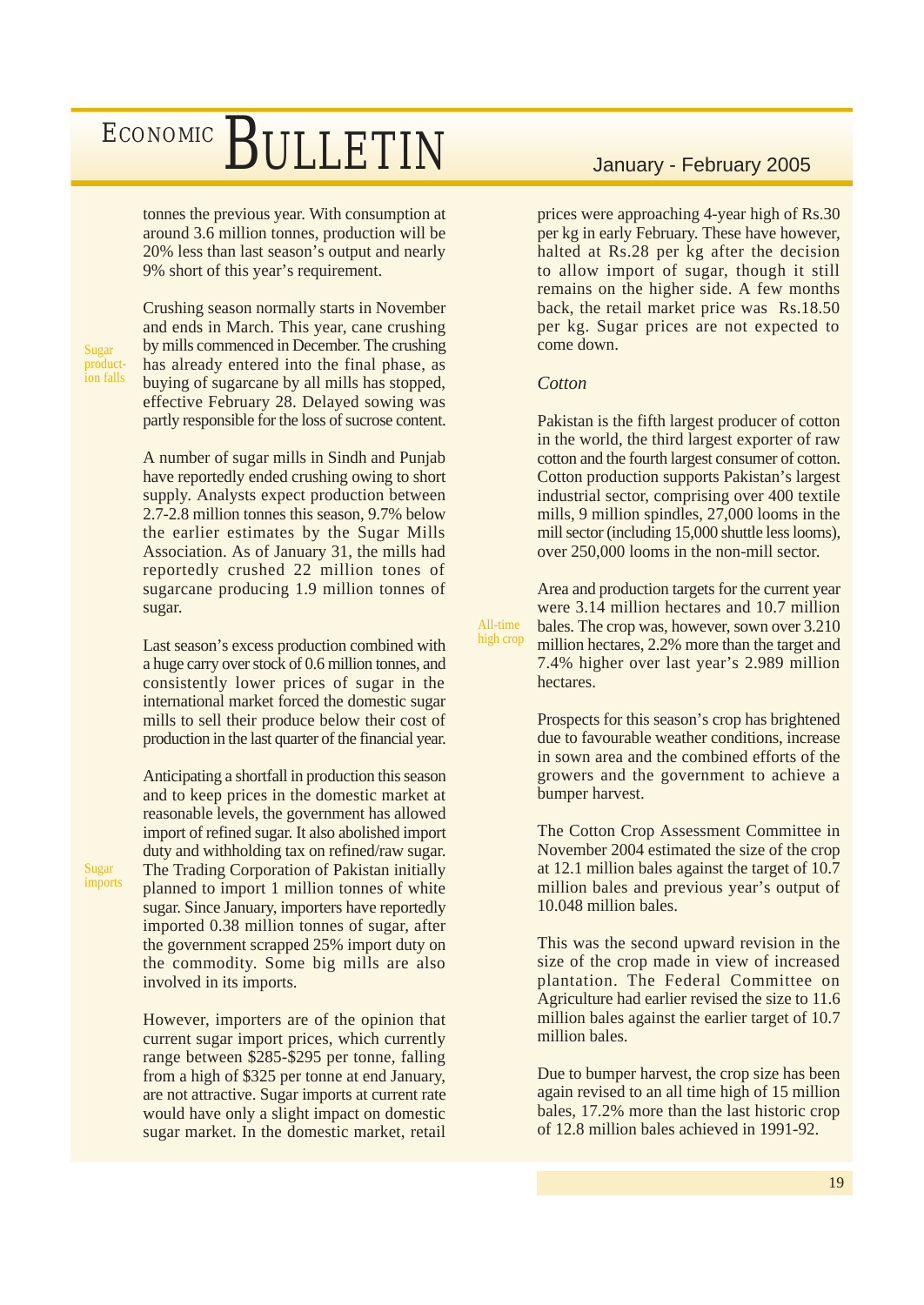Sindh reportedly produced a record cotton crop of more than 3 million bales. It is for the first time that the province has crossed the target of 2.4 million bales.

Record arrivals at ginneries According to the Pakistan Cotton Ginners Association, record arrivals of seed cotton have been reported at the ginneries this season. By end- February, total arrivals stood at 14.26 million bales, of which, 11.24 million bales were received from Punjab.

The pace of arrivals has now slowed. It is hoped that another 0.3 million bales would be added by the close of the season. Final figures of production are being placed at between 14.5 to 14.6 million bales. Mills are expected to consume an estimated 14 million bales given the ongoing expansion in spinning capacity.

The ginners have so far pressed 14.2 million bales, of which the textile industry has lifted

11.2 million bales, the Trading Corporation of Pakistan 1.64 million bales and private exporters have purchased 0.53 million bales. The remaining 0.95 million bales are left unsold with the ginners.

This season, cotton imports are expected to be around 1.28 million bales and export shipments around 0.8 million bales. The surplus of around 0.48 million bales would be added to cotton inventory. According to reports, exporters are also selling their stocks in the domestic market fetching higher prices.

Cotton prices have risen sharply during the past few weeks in the domestic market. Spot rates for 40 kgs is Rs.2492(ex-gin). Seed cotton prices in Sindh and Punjab currently ranges between Rs.2350 - Rs.2750 per 100 kgs depending on the quality. However, prices are expected to dampen with the arrival of the new crop in September.

**Cotton** prices rise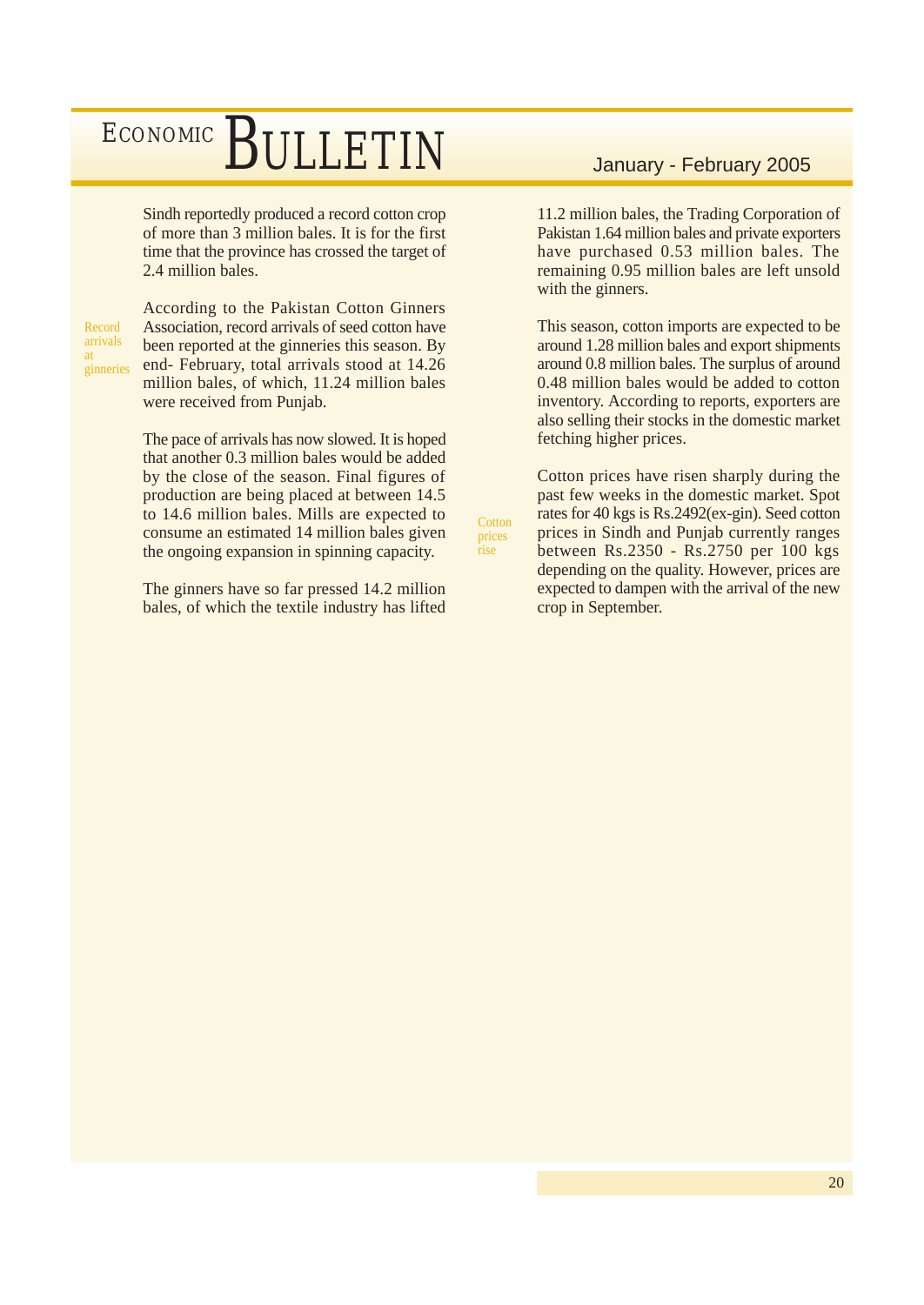

21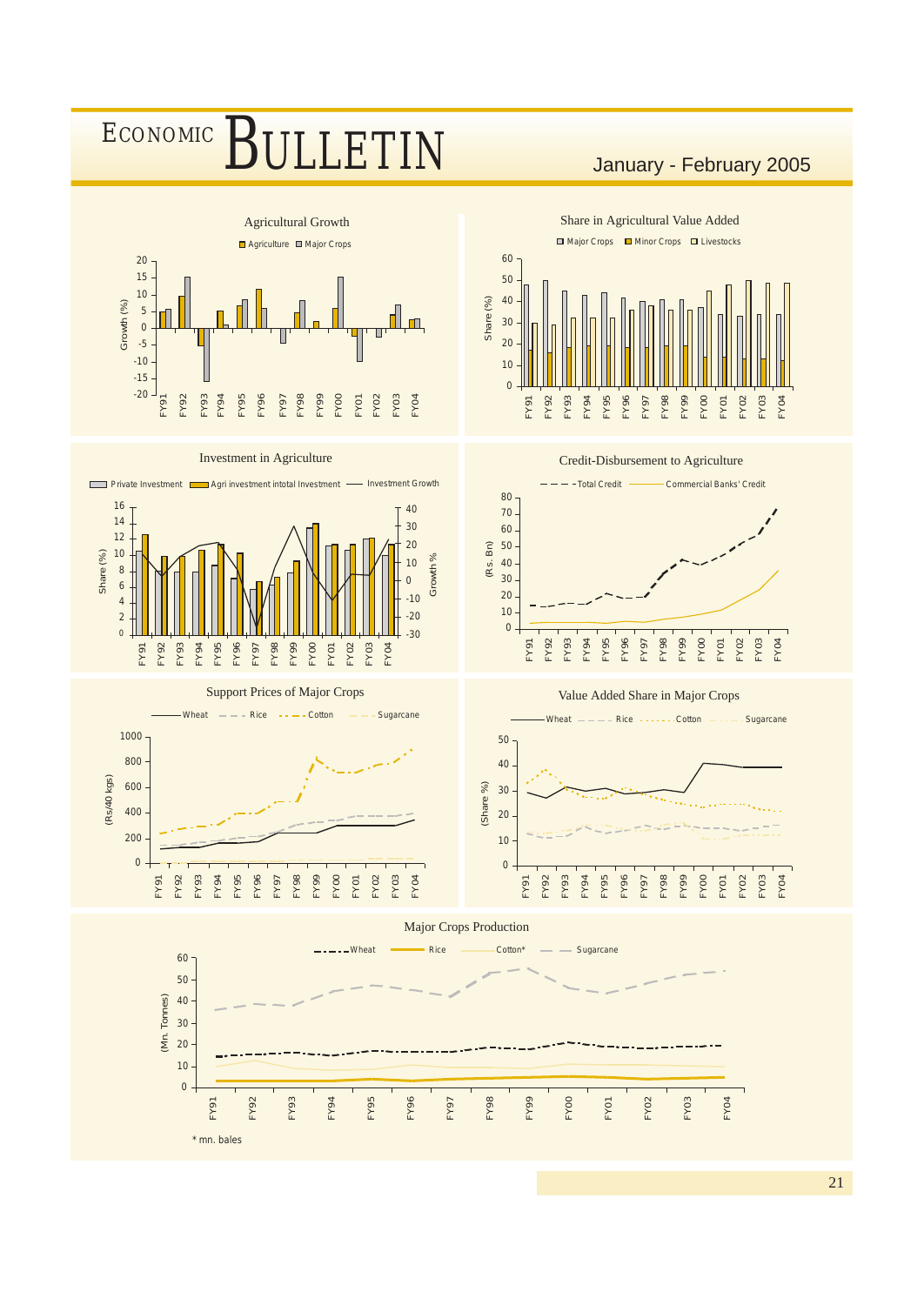#### **Market Analysis**

Looking Ahead

Market Performance

Key Movers January and February 2005 mark perhaps the most bullish period in the history of the KSE. Over these two months, the KSE-100 Index gained 2043 points or 33% to rise from 6218 to 8261. The rally was led by heavyweights in the oil & gas, telecommunications, and banking sectors, but gains were across the board with noteworthy gains in the textiles sector in particular. While January was bullish with a 529 point gain on average daily volume of 640m shares led by PTCL, February performance was phenomenal with the Index rising 1514 points in the month on average volume of almost 700m shares daily. The Index reached a new record high of 8285 points in February, and there were 6 days in which the Index closed up more than 100 points for the day, including one day when the market rose 255 points on volume of 1.1b shares. Trading was dominated by heavy punter activity, aided by momentum chasing from retail investors and foreign fund buying in select scrips.



Market gains were broad based but led by heavy weights in the banking, oil and gas, and telecommunications sectors. The sugar and textile sectors were also very strong movers. PTCL made strong gains on privatization related buying, its share price rose 38% in January and another 12% in February (54% during the two months).

The E&P sector was in also heavy demand during this period. OGDCL gained 57% and Pakistan Oilfields (POL) rose 32%, but the star performer was Pakistan Petroleum Limited (PPL) with a 84% increase in share price in February following the government's decision to privatize the company during the year.

Further downstream, PSO, another market heavyweight, gained 44% (33% in February alone), also on privatization related optimism.

Of the two gas companies, SNGPL came in for heavy buying and rose 29% as positive sounds were made by the relevant parties regarding a gas pipeline deal, but SSGC was neglected.

Banks were hot too, as they reported excellent full year earnings and pleased the market with bonus share offerings. The sector heavyweight, NBP, was also the best performer with a72% increase in price.

The notable under performers were the cement sector, and fertilizer stocks. There was some good performance here, but gains of 21% by DG Khan Cement, and 11% by FFC failed to stand out when compared to the gains made in oil, gas, and banking stocks.

The Index gained 57% in the 4 month Nov04- Feb05 period. The market is in the grip of a buying frenzy, and for now speculators reign supreme. Gains are being driven by privatization prospects. PTCL, PSO, NRL and PPL are all expected to be privatized in the coming months. POL is considered a leading contender for NRL and as a result has seen its share price rise sharply as well.

While reasons such as privatization and earnings growth are valid, in some cases, the market has overextended itself. The speed at which the market has risen is dangerous. While macroeconomic fundamentals are strong and argue for a rising market, the month of February effectively incorporated all (if not more than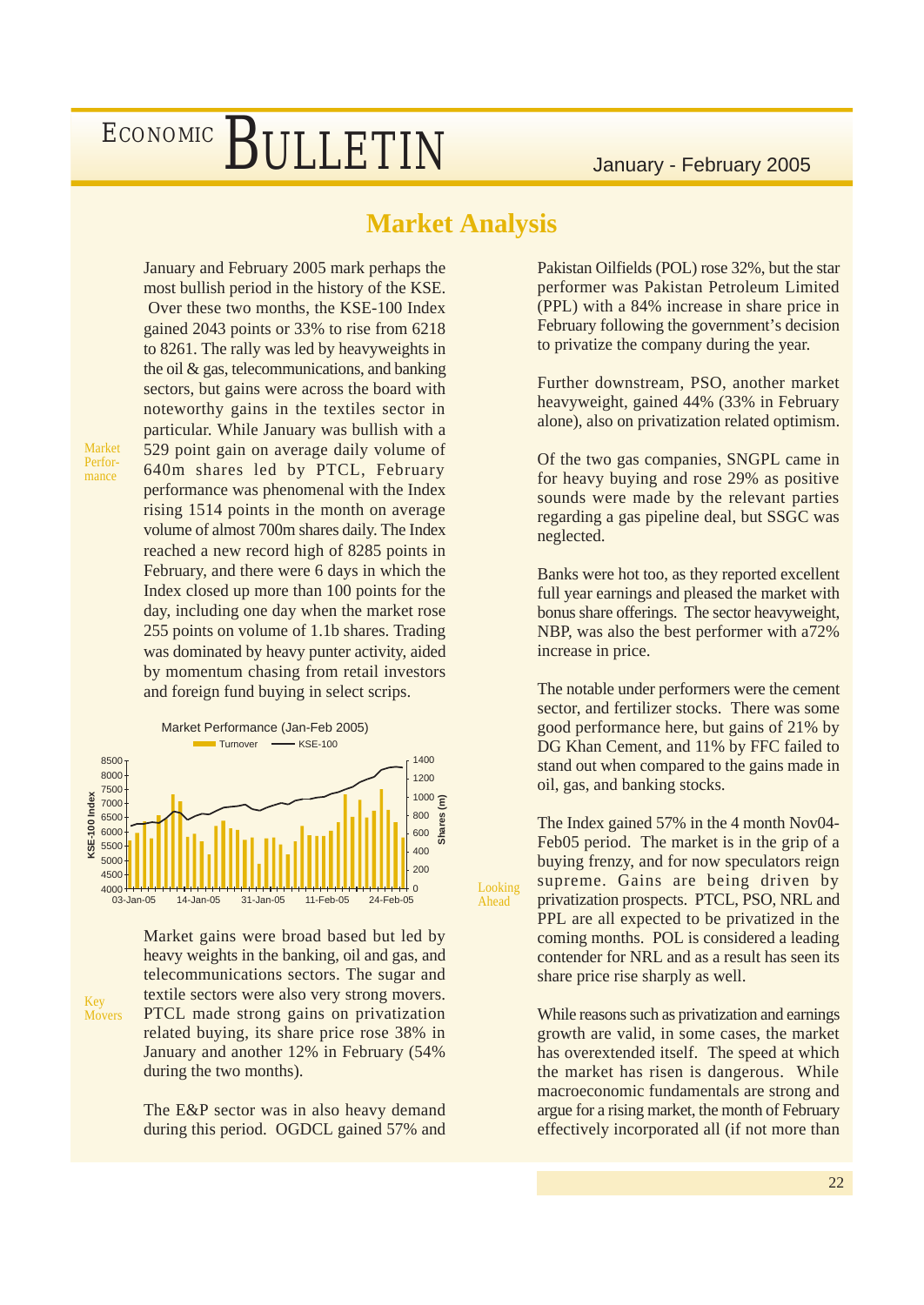all) of the price growth that had been anticipated by fundamental analysts for the rest of the year.

The market stands ripe for a correction, but as of the start of March, a correction did not appear to be imminent. Sentiment was bullish, upward

momentum was strong, and upcoming corporate events such as bonus share and dividend payouts were expected to keep investor interest high. Valuations are on the high side however and traders need to be cautious- the higher the market goes, the greater the risk of a correction.



*(Contributed by Taurus Securities Ltd, a subsidiary of National Bank of Pakistan)*